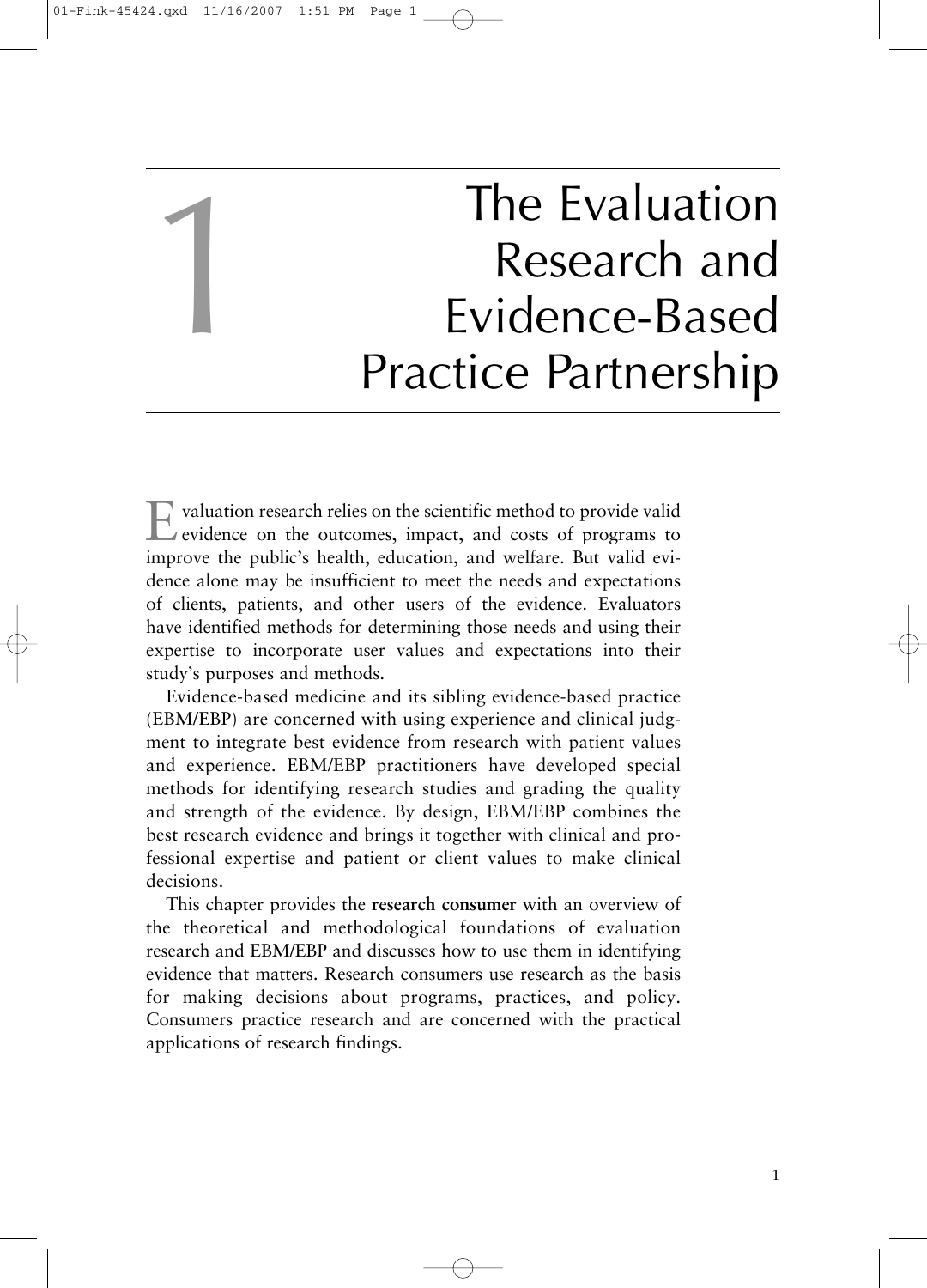# **Chapter Objectives \_\_\_\_\_\_\_\_\_\_\_\_\_\_\_\_\_\_\_\_\_\_\_\_\_\_\_\_\_\_\_\_\_**

After reading this chapter, you will be able to

- Define evaluation research and EBM/EBP
- Distinguish evaluation research from other types of evaluation
- Explain how the research consumer uses evaluation research and EBM
- Distinguish evaluation research from other types of social research
- Find the outcomes and hypotheses in selected evaluation studies
- Identify the five steps of EBM
- Compare the similarities and differences between evaluation research and EBM/EBP

Figure 1.1 shows your location on the way to discovering evidence that matters.

# **Evaluation Research: What It Is and What It Is Not \_\_\_\_\_\_**

Human problems are sometimes solved by enlisting people's participation in programs to improve their health, quality of life, social wellbeing, and economic prospects. A **program** consists of activities and resources that have been specifically selected to achieve these beneficial **outcomes.** An example of a program is a 10-session cognitive behavioral intervention (the program) to reduce children's symptoms of posttraumatic stress disorder (the outcome) resulting from exposure to violence. Another example is a 15-minute Web-based education tool (the program) to teach older adults about the risks of alcohol drinking (the outcome).

**Evaluation researchers** use scientific methods to assess the process, outcomes, impact, or costs of programs and to provide new knowledge about social behavior. Program processes refer to the staff, activities, materials, and methods that are used to accomplish the outcomes. Assessing the process includes evaluating the characteristics of the program's leadership, the adequacy of the in-service training the staff receives, the appropriateness of newly configured classrooms and offices, the effectiveness of the length of each unit of instruction, and the technological and other resources available.

Evaluations that focus on the program (What happens? Who is responsible? What does the program look like?) rather than on the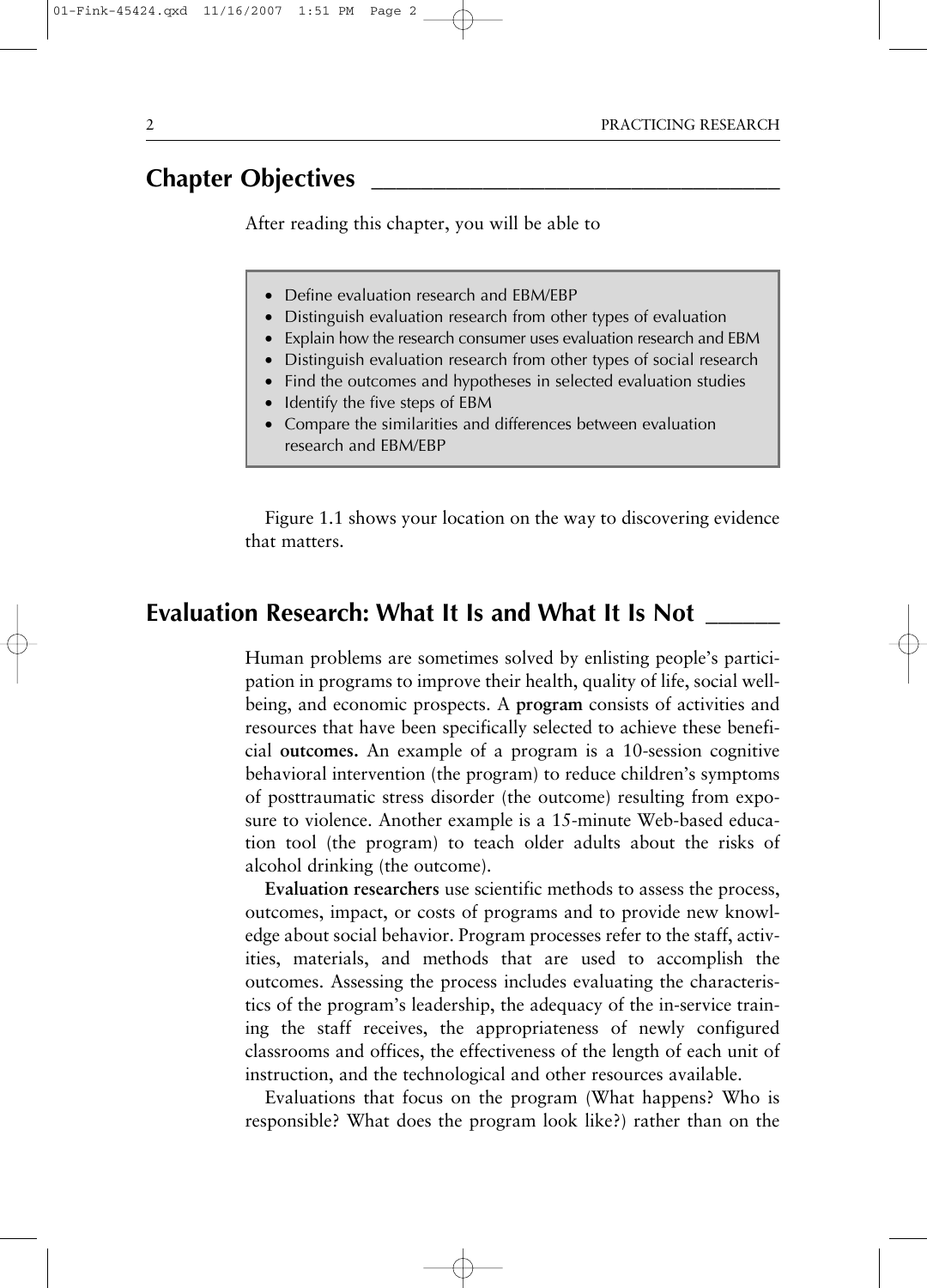





Figure 1.1 Location on the Way to Discovering Evidence That Matters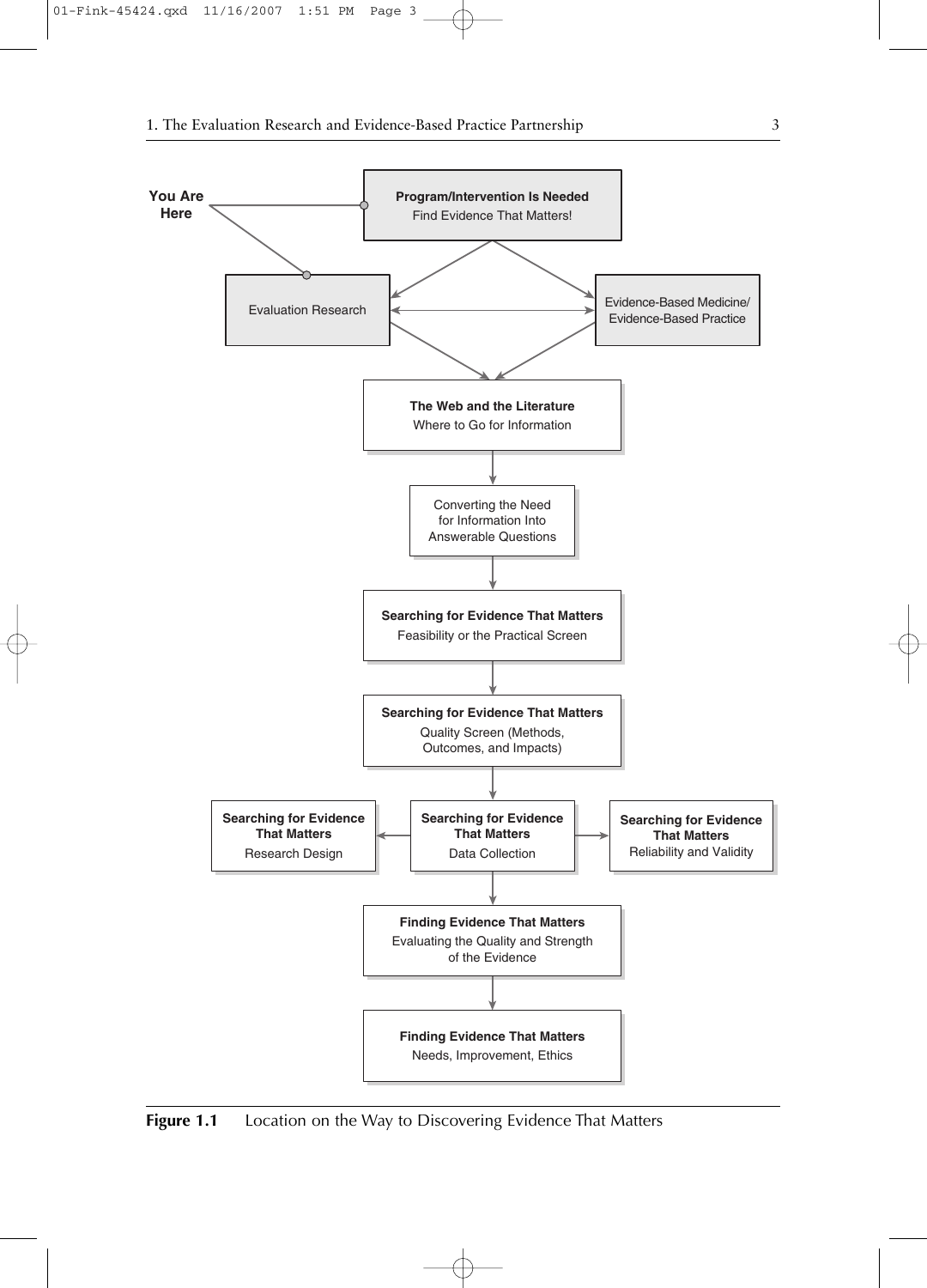outcomes of participation are called by various names including **implementation, process,** and **formative** evaluations. In some professional fields (e.g., education, community research), formative evaluations are contrasted with **summative** evaluations, which examine outcomes and impact and are completed after a substantial portion (if not all) of the program's activities are completed.

A program's **impact** is its magnitude and duration. An evaluation researcher studying a cognitive behavioral therapy intervention's impact, for example, might assess the number of children (magnitude) who were beneficially affected (improvement in symptoms) and how long the benefits lasted (duration).

Evaluation research is a subdivision of the much larger field of program evaluation, which has been described by the American Evaluation Association or AEA (www.eval.org) as a profession composed of persons with varying interests, potentially encompassing but not limited to the evaluation of programs, products, personnel, policy, performance, proposals, technology, research, theory, and even of evaluation itself.

Evaluation research shares many of the purposes that are delineated by the AEA in connection with other forms of program evaluation. These include bettering products and practices, personnel, programs, organizations, governments, consumers, and the public interest; contributing to informed decision making and more enlightened change; precipitating needed change; and empowering all stakeholders by collecting data from them and engaging them in the evaluation process.

The main difference between the evaluation researcher and many other evaluators is that the researcher insists on obtaining the "best" evidence of program merit, which means strict adherence to the highest possible research standards. Many evaluators have a different focus than the research evaluator and tend to be more concerned with other aspects of the job, such as precipitating change or engaging others in the evaluation process. As you will see later, the research emphasis overlaps that of EBM's, which is defined by its explicit use of the "best" evidence in making decisions, evidence that comes from basic and clinical research.

When evaluators do **research**, they are participating in diligent and systematic processes of inquiry aimed at discovering, interpreting, and revising information about programs and interventions (terms that will be used here interchangeably). Research is also a term that is used to describe a collection of information about a particular subject, and it is associated with the **scientific method**. The scientific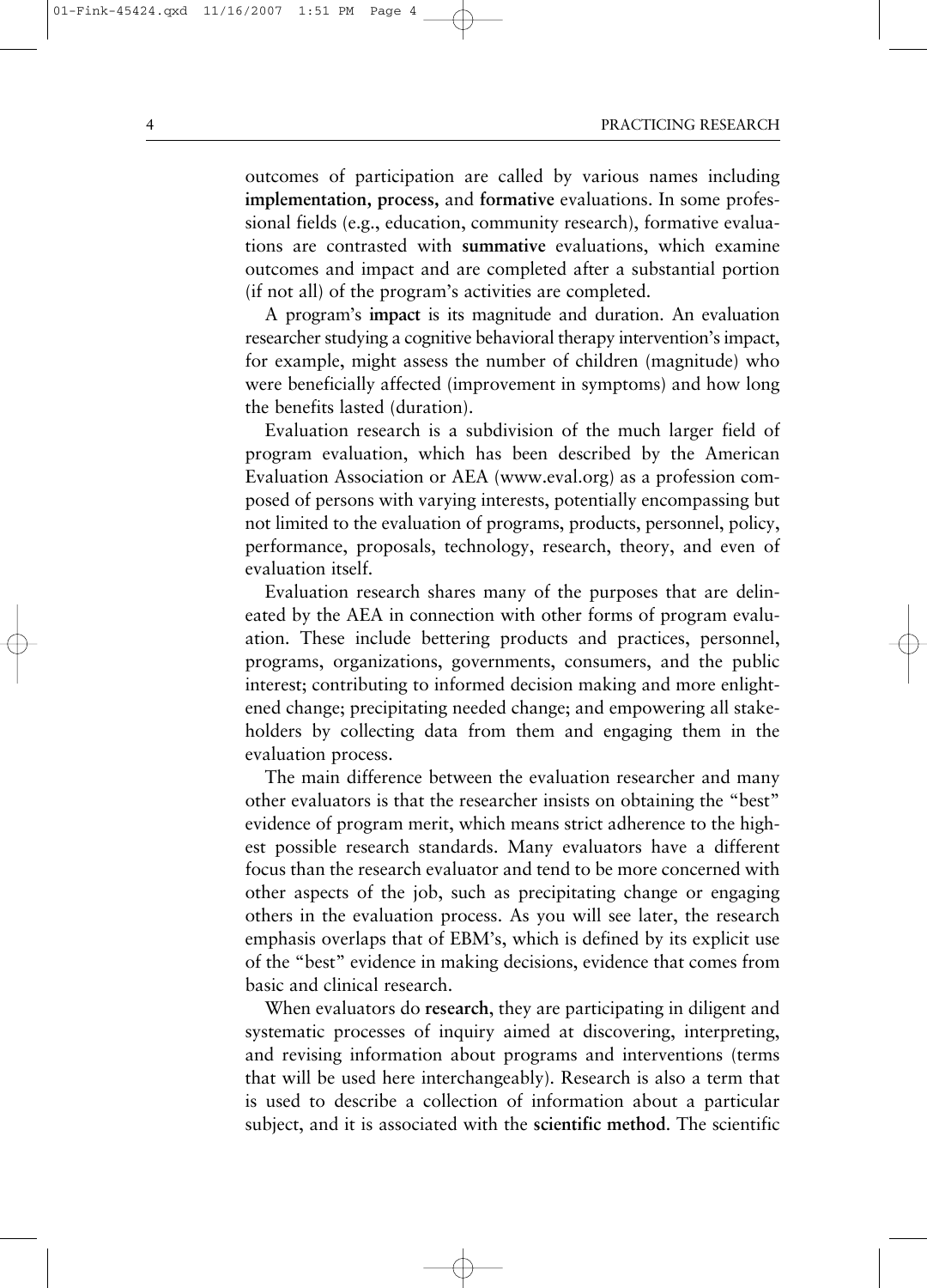method is a set of techniques for investigating phenomena and acquiring new knowledge of the natural and social worlds, based on observable, measurable evidence.

The scientific method is also characterized by the belief that a study's activities must be objective so that the scientist cannot bias the interpretation of the results or change the results outright. Another basic expectation is that the researcher will make available complete documentation of the data and the methodology for careful scrutiny by other scientists and researchers, thereby allowing them the opportunity to duplicate and verify the results. Enabling this replication of results is a scientific and an ethical imperative.

In fact, the field of **ethics**, also called moral philosophy, is directly associated with scientific research. Ethics involves systematizing, defending, and recommending concepts of right and wrong behavior. Because evaluations always include human participants, the evaluator must demonstrate that the study design attends to ethical principles and respects participants' privacy, ensures that the benefits of participation are maximized, and provides all participants with equal access to the benefits. The criteria for including and excluding participant must be justified, and there must be a sufficient number of participants so that a program has a chance to prove itself. Also, the data collection and analysis must be appropriate and valid. Research that is not sound is unethical in itself because it results in misleading or false conclusions that, when applied, may result in harm.

Evaluation researchers rely on the scientific method, a characteristic they share with all social researchers who strive for the "truth." The main difference is that evaluation researchers study the effects of programs and interventions on participants whereas other social scientists most typically do not. More often than not, other social researchers focus on studies that describe relationships and predict events.

Example 1.1 gives samples of evaluation and other types of social research.

Evaluation research can mimic other social research when it is designed to provide new knowledge about human behavior as well as to provide evidence of program effectiveness. Research objectives C and D in Example 1.1, for example, which are research objectives, might also be achieved in connection with an evaluation study. Objective C, for example, might be achieved in connection with a program to improve children's ability to cope with pain. The achievement of objective D might occur as part of an evaluation of a program to train nurses and mental health nurse assistants to deal with seriously mentally ill hospitalized patients.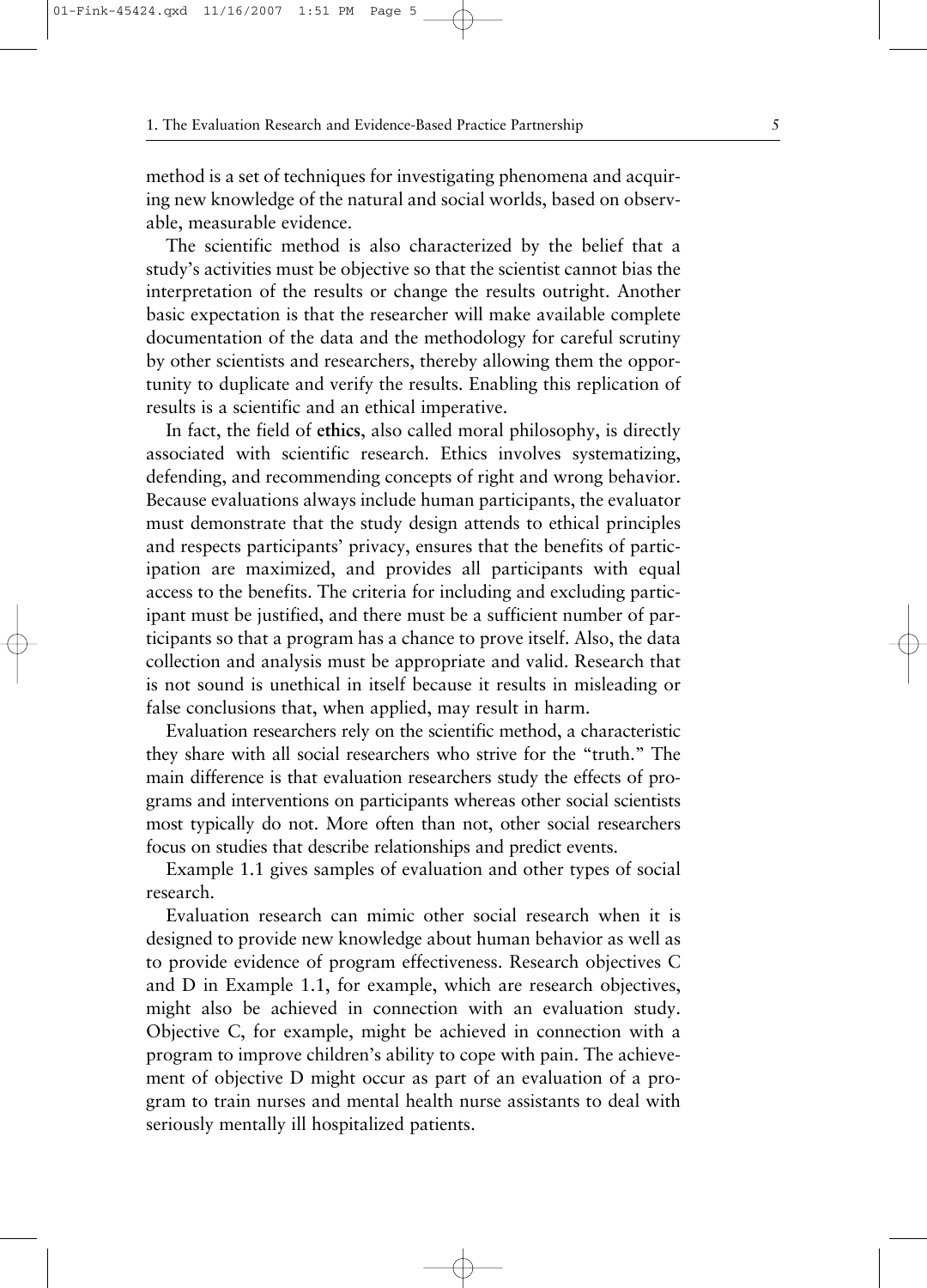#### **Example 1.1** Evaluation Research: Yes? No?

**A. Research Objective:** To investigate the effectiveness of acupuncture compared with sham acupuncture and with no acupuncture in patients with migraine.

Is this objective likely to be consistent with evaluation research purposes?

**Answer:** Yes. The researchers compare three interventions: acupuncture, sham acupuncture, and no acupuncture. (No acupuncture is considered an "intervention" in this case because the absence of acupuncture does not mean the absence of anything at all. The no acupuncture group may be on medication or other forms of therapy.)

**B. Research Objective:** To determine the effectiveness of an abuse-prevention curriculum designed to empower women with mental retardation to become effective decision makers.

Is this objective likely to be consistent with evaluation research purposes?

**Answer:** Yes. The intervention in this study is an abuse-prevention *curriculum.*

**C. Research Objective:** To clarify the concepts of coping with pain and quality of life (QoL) and to present a literature review of the strategies that children with recurrent headaches use to cope with their pain, the impact of recurrent headaches on children's QoL, and the influence of personal characteristics (such as age, family support) on headache, coping, and QoL in children.

Is this objective likely to be consistent with evaluation research purposes?

**Answer:** No. The researchers are not planning to analyze the process, outcomes, impact, or cost of a program or intervention.

**D. Research Objective:** To describe nurses' and mental health nurse assistants' perceptions of advantages and disadvantages of working on a psychiatric ward with a locked entrance door.

Is this objective likely to be consistent with evaluation research purposes?

**Answer:** No. The researchers are not planning to analyze the process, outcomes, impact, or cost of a program or intervention.

> Although every discipline has its own specialized methodology and terminology, most evaluation researchers and other scientists begin their inquiries by asking **research questions** and proposing specific hypotheses as explanations of events. A research question is the objective of the evaluation, the uncertainty that the evaluator wants to diminish. Research questions often begin with a general concern. For example,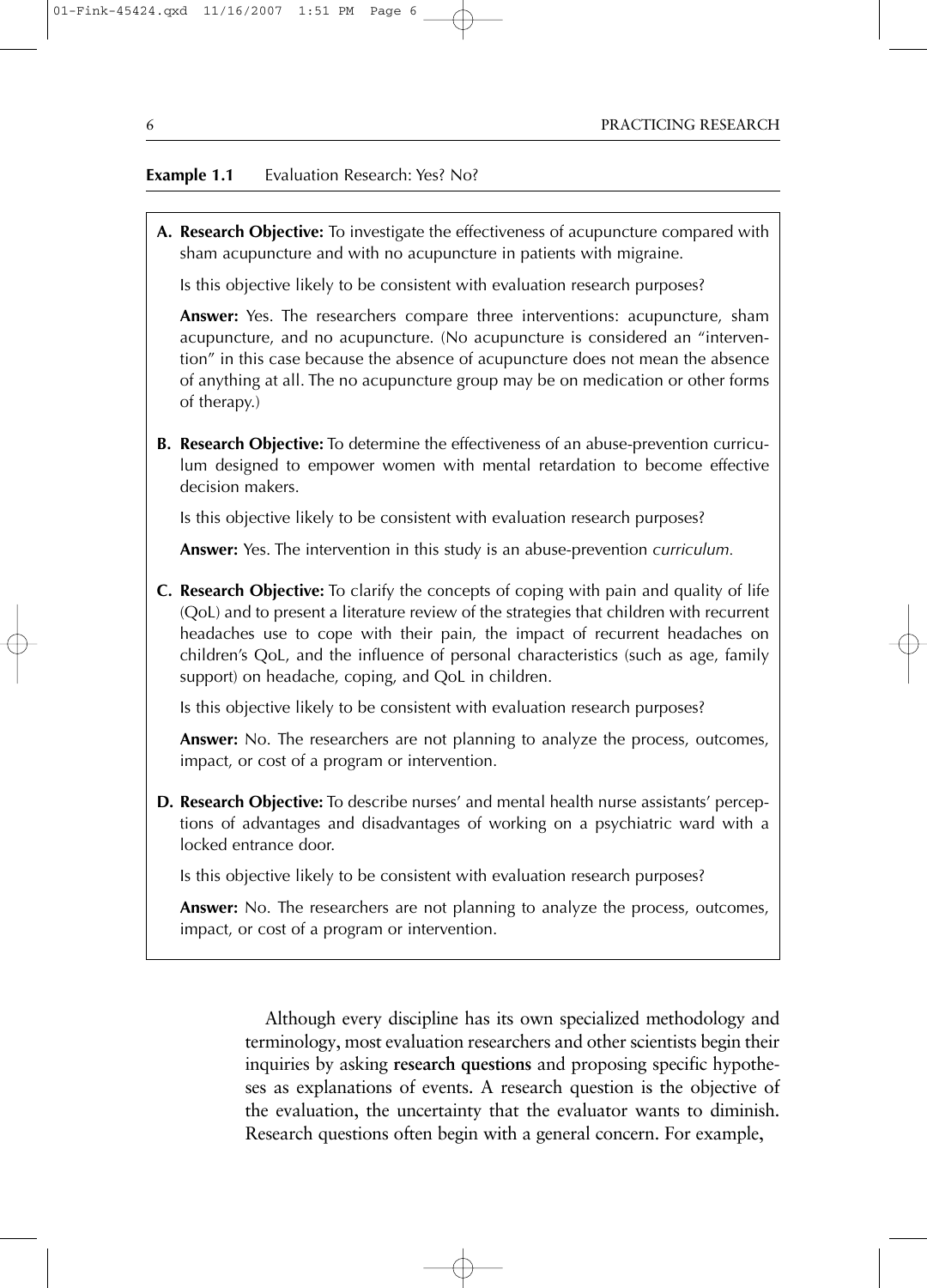Can an educational program designed by and for teens reduce alcohol-related risks in adolescents?

Questions like these are usually refined even more so as to guide evaluation planning. For example,

How frequent is teen drinking in this county?

How willing are teens to participate in the design of a program to reduce alcohol-related risks?

How willing are teens to participate in an experimental study to reduce alcohol-related risks? The study's main activities will take place after school hours.

A research question is sometimes translated into one or more hypotheses. A hypothesis is a suggested explanation of a set of events, an explanation that is usually based on whether a relationship does not (or does) exist between these events. A typical evaluation hypothesis concerns the relationship between people who participate in a program and those who do not. Sample hypotheses for a program to reduce symptoms of depression among children in schools are given in Example 1.2.

### **Example 1.2** Two Sample Hypotheses for a Program to Reduce School Children's Symptoms of Depression

- 1. Students who receive a brief standardized program that is delivered by school mental health clinicians on school campuses will have significantly fewer self-reported symptoms of depression, and fewer reports of psychosocial dysfunction by parents at the 3-month assessment, than students who are randomly assigned to receive another program.
- 2. Improvement in symptoms of depression will not be translated into significant improvements in the classroom behavior as reported by teachers.

Hypotheses are tested in experimental studies. Does the relationship hold up under intense scrutiny? A controlled experiment generally compares the outcomes obtained from an experimental group against those from a control group, which is practically identical to the experimental group except for the one aspect (the experimental program) whose effect is being tested.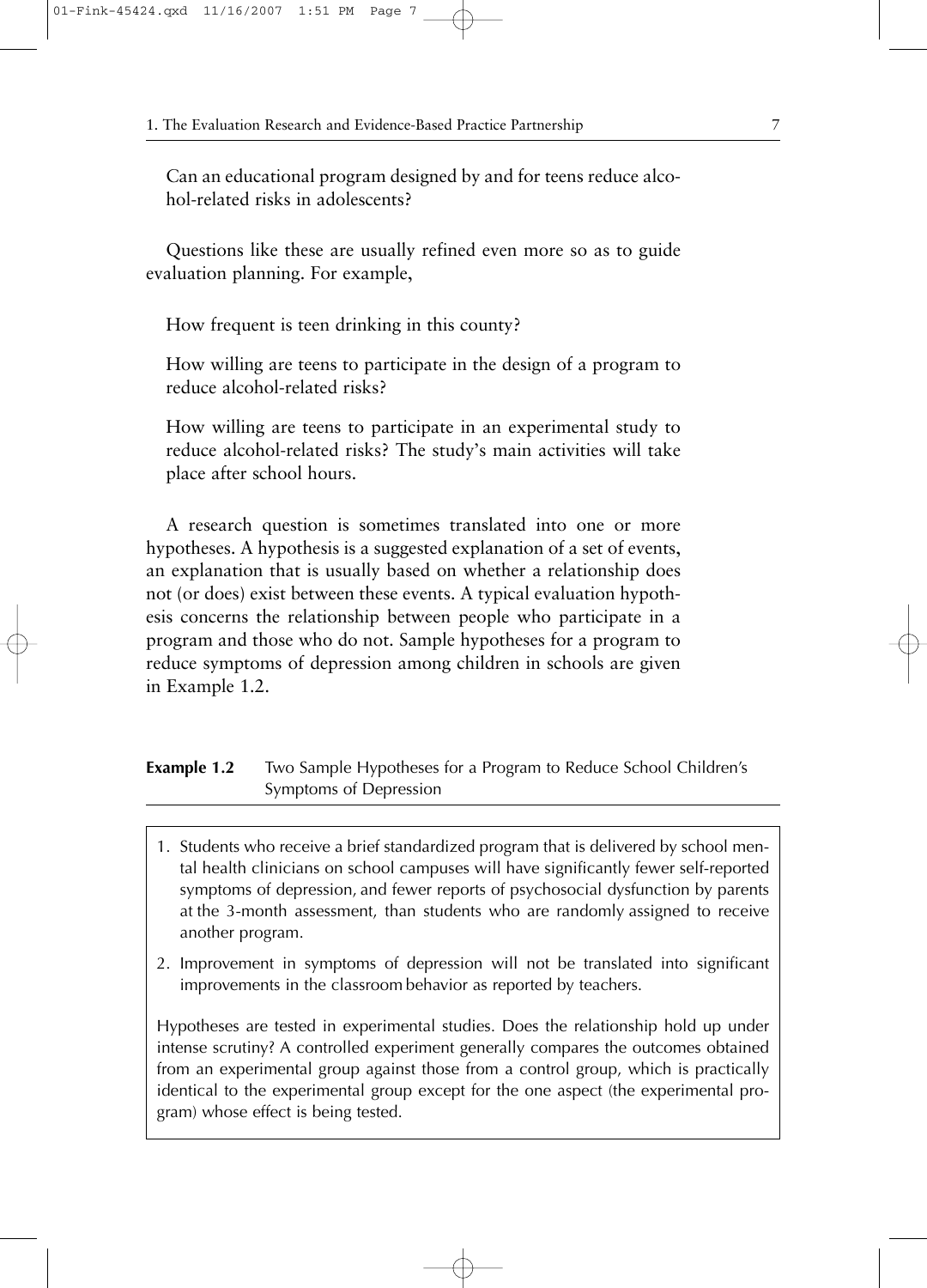**CAUTION:** Research consumers should always check each study's research questions, objectives, and hypotheses to ensure that the outcomes and the study participants are relevant to their clients' needs. You many come upon evidence that supports the merits of a program that aims to achieve objectives like yours (e.g., reduce symptoms of depression) but that comes from a population (children) unlike yours (adults). It is also possible that claims of effectiveness are based on a population that interests you but that the outcomes (e.g., reduce symptoms) are not the ones of primary interest to you (e.g., provide knowledge about options for treatment).

A sample experimental study is outlined in Example 1.3. In the example, you will see that the experimental and control programs differ but that the objectives, outcomes, and participants do not. The idea of an experiment is that, if benefits are found over time in the experimental group, then it is fair to reason that they are due to the experimental program and not to group particularities (e.g., greater or lesser motivation to reduce risks).

### **Example 1.3** An Experimental Study to Reduce Alcohol-Related Risks: Comparing Experimental and Control Programs, Objectives, Participants, and Expected Outcomes

| Program                                          | <b>Objectives</b>                   | Participants                                                                                                                                 | Expected<br>Outcomes                                                         |
|--------------------------------------------------|-------------------------------------|----------------------------------------------------------------------------------------------------------------------------------------------|------------------------------------------------------------------------------|
| Teen Alcohol<br><b>Risk Reduction</b><br>Program | Reduce risks of<br>alcohol drinking | 16 to 21 years of age<br>Report drinking at least<br>one alcoholic beverage<br>in the past 4 weeks<br>No history of alcohol<br>or drug abuse | Risks are reduced<br>as measured by<br><b>Alcohol Risk</b><br>Measure scores |
| Schools' Usual<br>Alcohol<br>Education           | Reduce risks of<br>alcohol drinking | 16 to 21 years of age<br>Report drinking at least<br>one alcoholic beverage<br>in the past 4 weeks<br>No history of alcohol<br>or drug abuse | Risks are reduced<br>as measured by<br><b>Alcohol Risk</b><br>Measure scores |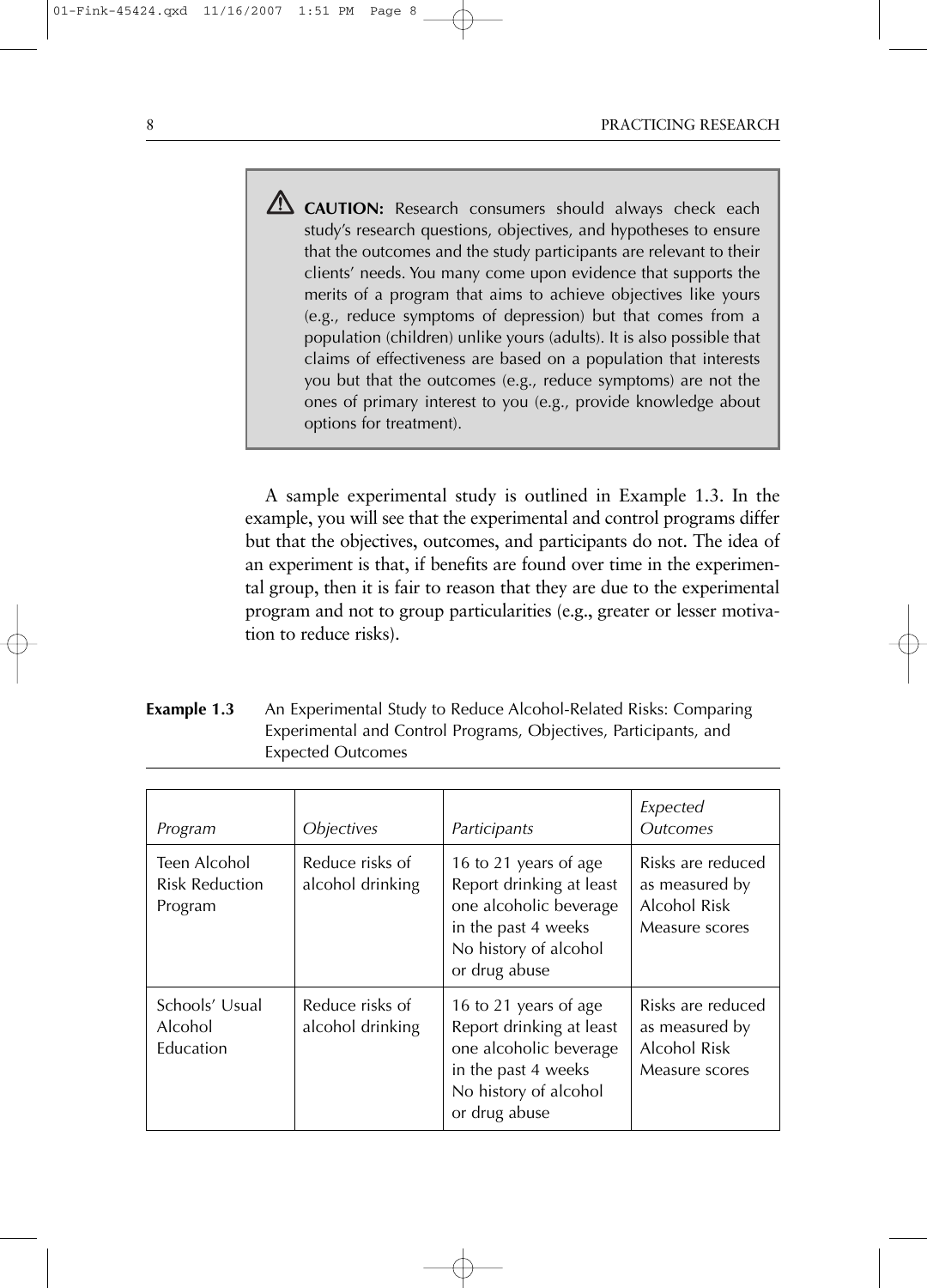

Not all evaluations are experimental. Some are **observational.** In observational research, the researcher takes a relatively passive role and does not introduce a new program but observes an already existing one. For example, a researcher who wants to find out why some teens are at risk for alcohol-related problems while others are not may interview students, some of whom participated in an alcohol risk reduction program about a year ago. The researcher would then analyze the interview data to uncover factors (e.g., participation in a program, age, family history of drinking) that predict risk. One question this researcher is likely to ask: "Do students who participated in the program have the same, greater, or lower risks than students who did not participate?" Observational studies are generally not as preferable as experimental ones because the researchers have no control over the criteria for participation in the program or other aspects of the program's design or implementation.

Evaluations that use the scientific method are able to provide accurate answers to questions such as the following. Have all planned program outcomes been achieved? What are the resources that are needed for the program to achieve its outcomes? Have all program participants benefited from the achievement? How long must participants wait for benefits to occur? How long do the program's effects last? Do the benefits of the program outweigh the risks to individuals? Do the benefits of program participation outweigh the costs to the public? What difference does the program make when compared to a logical alternative program?

Collecting information about the program and its costs and effects on participants is at the heart of evaluation. Data collection includes (1) identifying the **variables** that will be measured. A variable is a term given to a thing, or a certain value, that may change, such as the knowledge, performance, attitudes, or behaviors that describe the program participants' characteristics before and after being in the program. Data collection also involves (2) selecting, adapting, or creating measures like surveys and tests; (3) demonstrating the reliability (consistency) and validity (accuracy) of the measures; (4) administering the measures so that the rights of "human subjects" are respected; (5) "scoring" or assigning a value to the results; and (6) interpreting the score. Evaluators are old hands at the science that underlies the validation of measures of important and often difficult to assess factors, such as quality of life and well-being.

Evaluations often result in voluminous amounts of data that require careful management. Data management includes data entry and storage and requires thinking about methods of ensuring the accuracy of entry and setting up a system for ensuring confidentiality.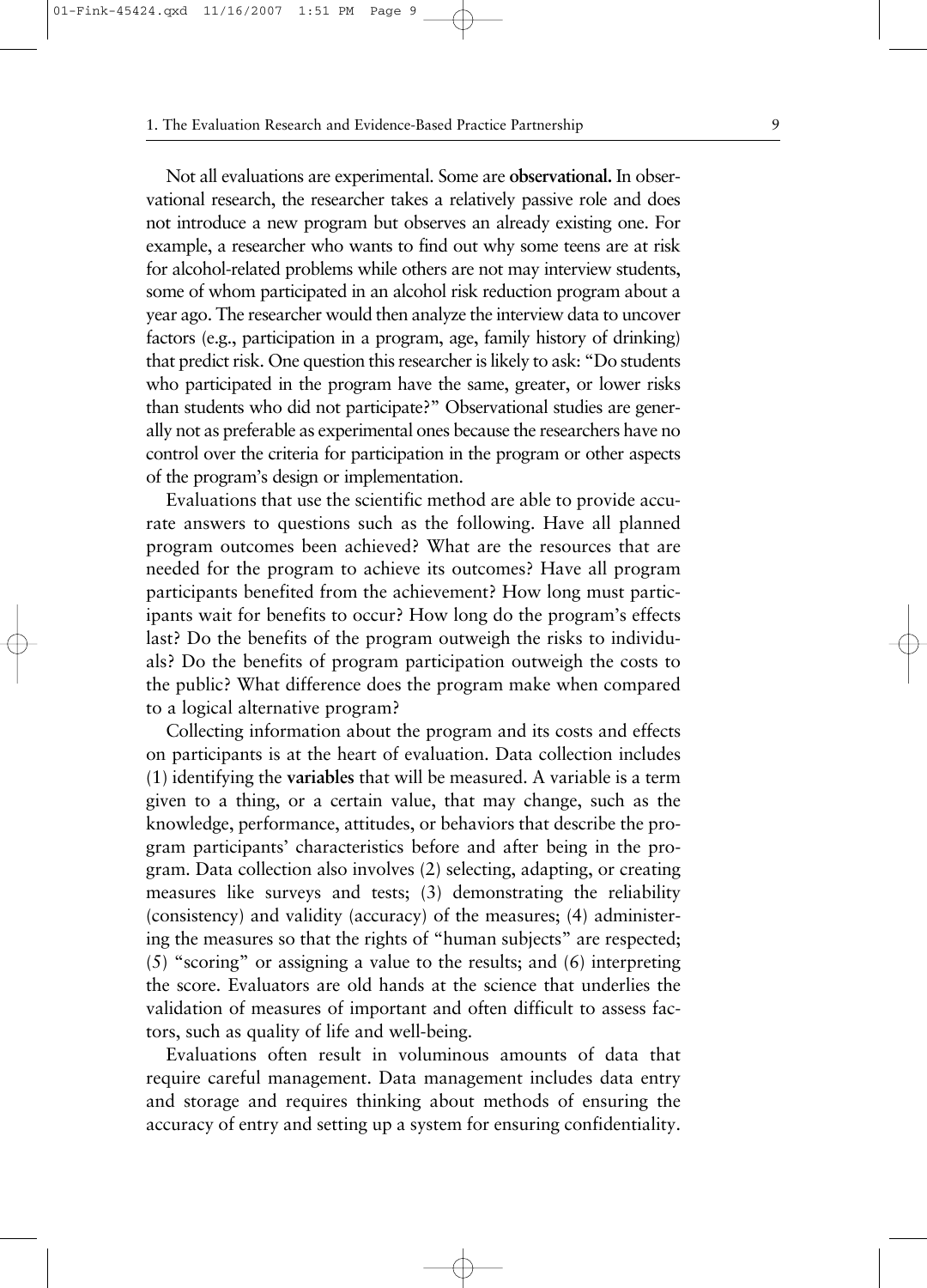Evaluation data analysis can be extremely complex and include **quantitative** and **qualitative** methods. Quantitative methods rely on mathematical and statistical models. Qualitative methods involve investigating participants' opinions, behaviors, and experiences from their point of view and using logical induction. Most evaluation *research* relies heavily on quantitative methods to answer research questions and test hypotheses.

Evaluations are almost always conducted in "real life" situations in which some eligible people may not participate in all of the program's activities, others may participate in competing activities, and still others may drop out. That is why evaluations are sometimes referred to as **effectiveness** rather than **efficacy** studies, which are done under ideal conditions. Inability to control the environment and implement perfect research designs have led evaluation researchers to find ways of shoring up study validity by developing and improving upon existing research methods (e.g., propensity score analysis to control for baseline differences in study groups). These research innovations are increasingly being used for the same reason by other social scientists and health researchers.

• Evaluators are always on the lookout for new research methods. They are not shy, and they often borrow from other fields without asking for permission. Do not be surprised if you find ideas in evaluation research that come from disciplines as diverse as psychology, health services research, clinical research, sociology, communications, economics, and epidemiology, to name a few. In fact, one of the skills research consumers should acquire is how to evaluate the research from other fields upon which evaluation studies rely. In Chapter 6, for example, we will review methods for assessing whether the outcome measures that evaluators choose are reliable and valid.

• Evaluation researchers sometimes look to **clinical trials** for ways of analyzing data. Clinical trials are evaluations of medical and surgical treatments, drugs, and other interventions that are conducted in health care settings like clinics and hospitals. The outcomes investigated in clinical trials may be medical (e.g., reductions in blood pressure), psychosocial (e.g., improvements in health-related quality of life), and economic (e.g., which of two equally effective programs costs less).

Example 1.4 provides two **abstracts** of evaluation studies. An abstract is an abbreviated version of the objectives, methods, findings, and conclusions of a much larger report. For now, you do not have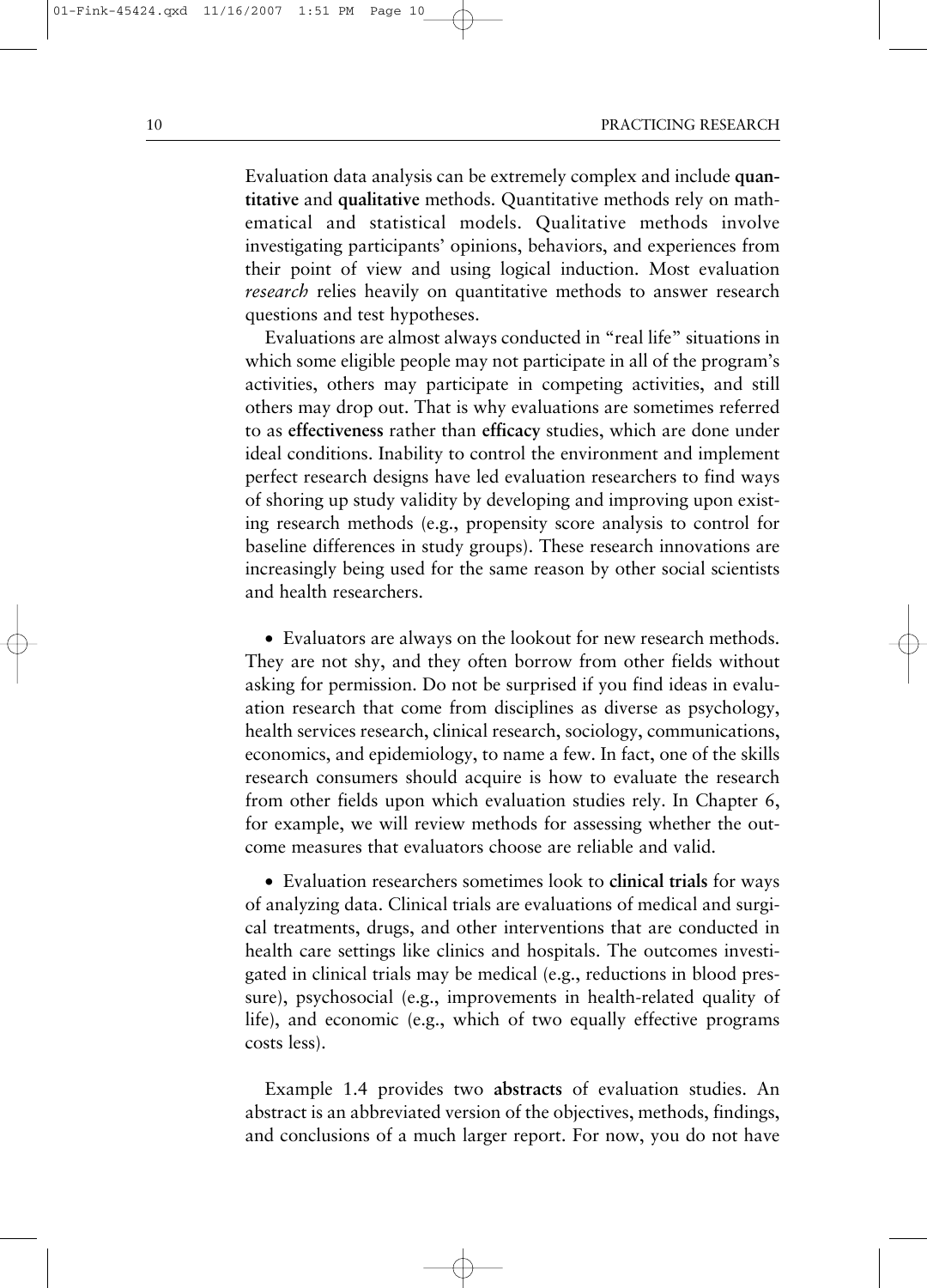

#### **Example 1.4** Evaluation Research in the Abstract

1. An Evaluation of an Intervention to Reduce Alcohol-Related Risks and Problems in Older Adults (Fink, Elliott, Tsai, & Beck, 2005)

**Objectives:** To evaluate whether providing physicians and older patients with personalized reports of drinking risks and benefits and patient education reduces alcohol-related risks and problems.

**Design:** Prospective comparison study.

**Setting:** Community primary care.

**Participants:** Twenty-three physicians and 665 patients aged 65 and older.

**Intervention:** Combined report, in which 6 physicians and 212 patients received reports of patients' drinking classifications and patients also received education; patient report, in which 245 patients received reports and education, but their 5 physicians did not receive reports; and usual care.

**Measurements:** Assessments at baseline and 12 months later to determine patients' nonhazardous (no known risks), hazardous (risks for problems), or harmful (presence of problems) classifications using the Computerized Alcohol-Related Problems Survey (CARPS). The CARPS contains a scanned screening measure and scoring algorithms and automatically produces patient and physician reports and patient education.

**Results:** At baseline, 21% were harmful drinkers, and 26% were hazardous drinkers. The patient report and combined report interventions were each associated with greater odds of lower-risk drinking at follow-up than usual care (odds ratio=1.59 and 1.23, respectively, *P*<.05 for each). The patient report intervention significantly reduced harmful drinking at follow-up from an expected 21% in usual care to 16% and increased nonhazardous drinking from 52% expected in usual care to 58%. Patients in the combined report intervention experienced a significantly greater average decrease in quantity and frequency.

**Conclusion:** Older primary care patients can effectively reduce their alcohol consumption and other drinking risks when given personalized information about their drinking and health.

SOURCE: Fink, Elliott, Tsai, and Beck (2005).

2. A Psychological Intervention for Children With Symptoms of Posttraumatic Stress Disorder (Stein et al., 2003)

**Context:** No randomized controlled studies have been conducted to date on the effectiveness of psychological interventions for children with symptoms of posttraumatic stress disorder (PTSD) that has resulted from personally witnessing or being personally exposed to violence.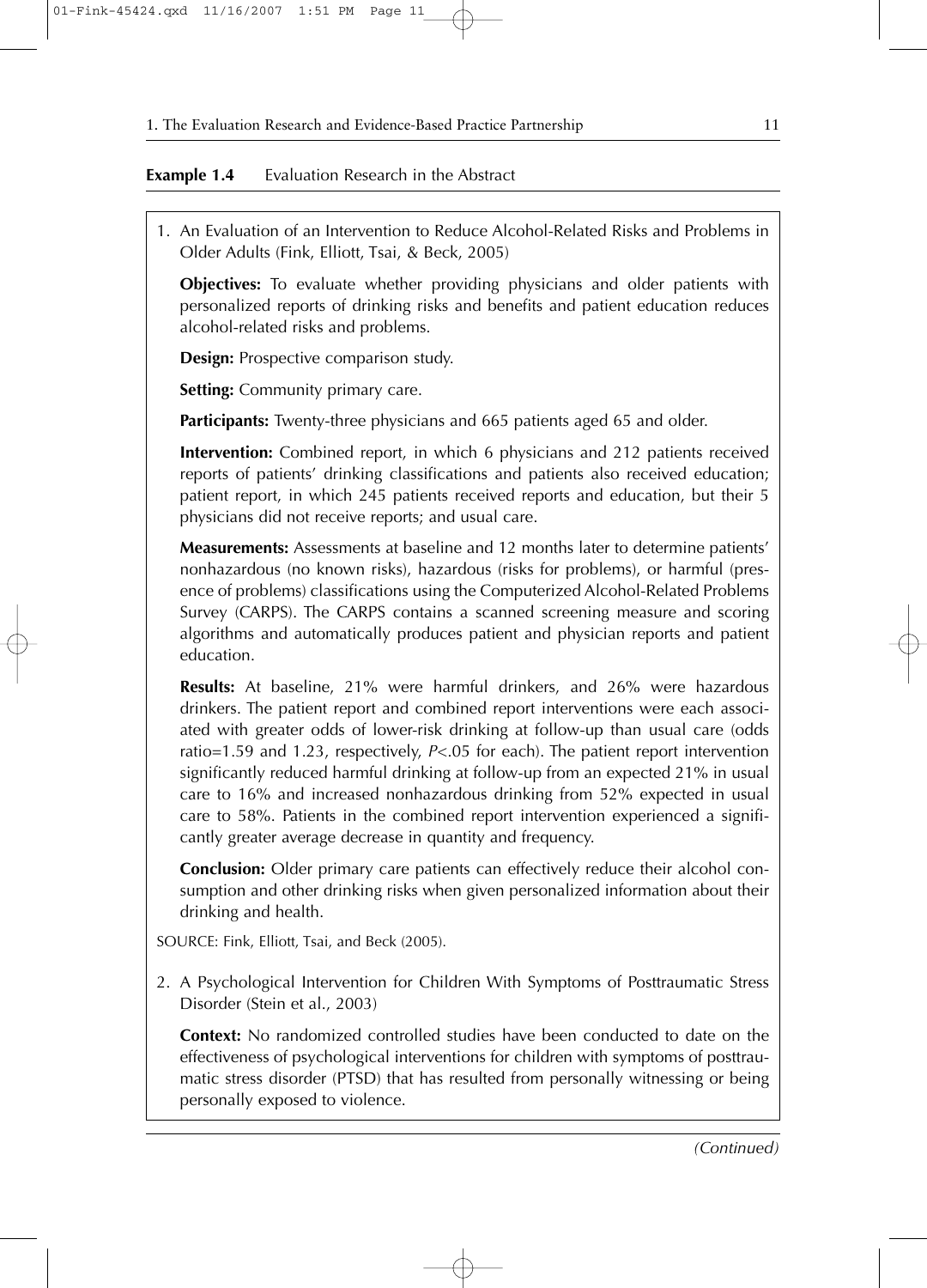#### 01-Fink-45424.qxd 11/16/2007 1:51 PM Page 12

### **Example 1.4** (Continued)

**Objective:** To evaluate the effectiveness of a collaboratively designed school-based intervention for reducing children's symptoms of PTSD and depression that has resulted from exposure to violence.

**Design:** A randomized controlled trial conducted during the 2001–2002 academic year.

**Setting and Participants:** Sixth-grade students at 2 large middle schools in Los Angeles who reported exposure to violence and had clinical levels of symptoms of PTSD.

**Intervention:** Students were randomly assigned to a 10-session standardized cognitive-behavioral therapy (the Cognitive-Behavioral Intervention for Trauma in Schools) early intervention group ( $n = 61$ ) or to a wait-list delayed intervention comparison group ( $n = 65$ ) conducted by trained school mental health clinicians.

**Main Outcome Measures:** Students were assessed before the intervention and 3 months after the intervention on measures assessing child-reported symptoms of PTSD (Child PTSD Symptom Scale; range, 0–51 points) and depression (Child Depression Inventory; range, 0–52 points), parent-reported psychosocial dysfunction (Pediatric Symptom Checklist; range, 0–70 points), and teacher-reported classroom problems using the Teacher-Child Rating Scale (acting out, shyness or anxiousness, and learning problems; range of subscales, 6–30 points).

**Results:** Compared with the wait-list delayed intervention group (no intervention), after 3 months of intervention, students who were randomly assigned to the early intervention group had significantly lower scores on symptoms of PTSD (8.9 vs. 15.5, adjusted mean difference, −7.0; 95% confidence interval [CI], −10.8 to −3.2), depression (9.4 vs. 12.7, adjusted mean difference, −3.4; 95% CI, −6.5 to −0.4), and psychosocial dysfunction (12.5 vs. 16.5, adjusted mean difference, −6.4; 95% CI, −10.4 to -2.3). Adjusted mean differences between the 2 groups at 3 months did not show significant differences for teacher-reported classroom problems in acting out (−1.0; 95% CI, −2.5 to 0.5), shyness/anxiousness (0.1; 95% CI,  $-1.5$  to 1.7), and learning  $(-1.1, 95\%$  CI,  $-2.9$  to 0.8). At 6 months, after both groups had received the intervention, the differences between the 2 groups were not significantly different for symptoms of PTSD and depression; showed similar ratings for psychosocial function; and teachers did not report significant differences in classroom behaviors.

**Conclusion:** A standardized 10-session cognitive-behavioral group intervention can significantly decrease symptoms of PTSD and depression in students who are exposed to violence and can be effectively delivered on school campuses by trained school-based mental health clinicians.

SOURCE: Stein, Jaycox, Kataoka., et al. (2003).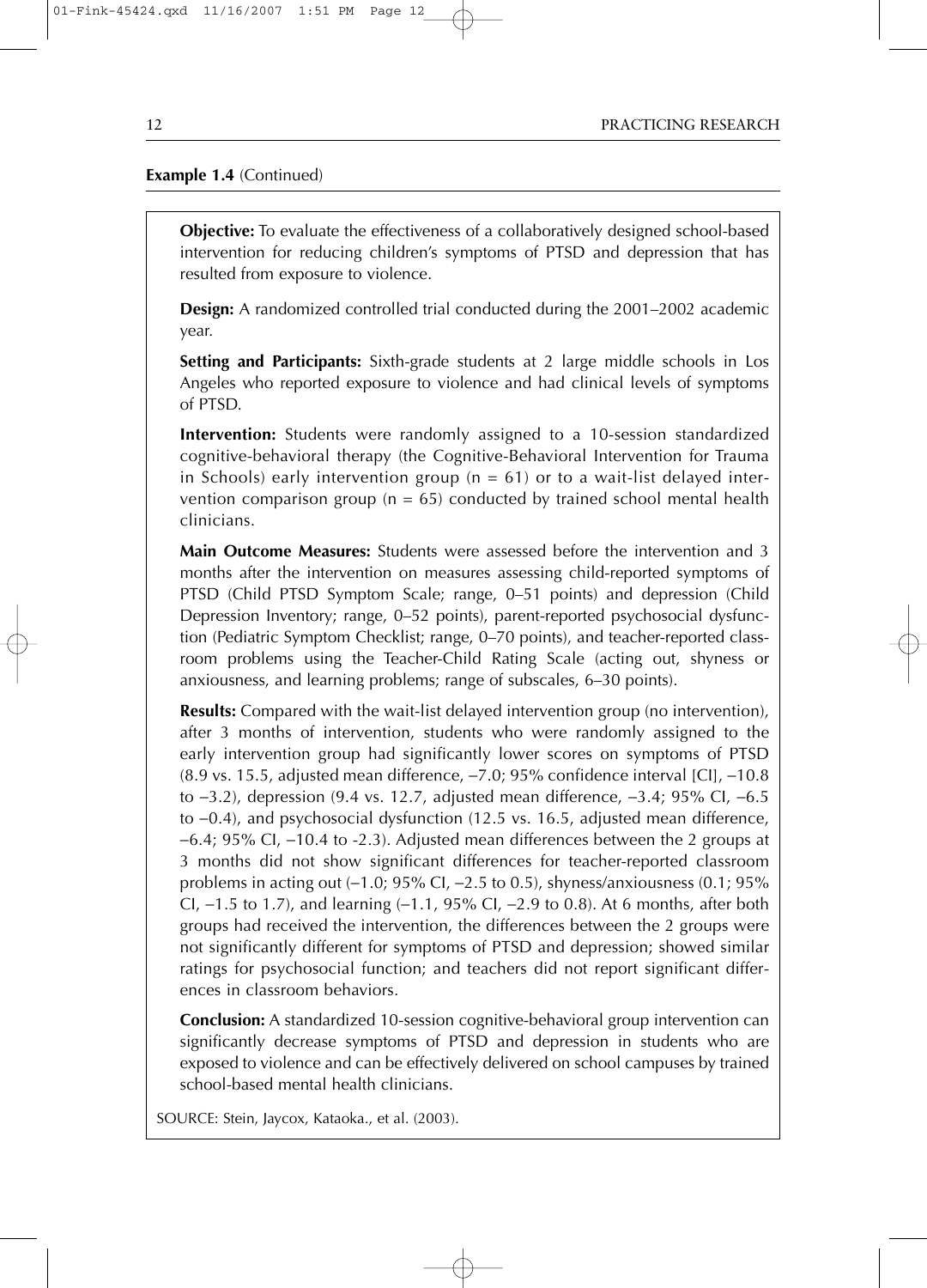to worry about the validity of the measurements, the adequacy of the research design, or the interpretation of the statistics. (That will come later on!) The idea is to show you how the separate parts of evaluation research are assembled to describe programs and evidence of their effects.

The data analytic methods used in evaluation research almost always produce an estimate of the program's effect by contrasting outcomes among the experimental and control participants. The researcher starts off with the assumption that no difference exists between the groups (the **null hypothesis**), and uses statistical tests to challenge the assumption. When the research data are analyzed, the statistical tests determine the *P* value, the probability of seeing an effect as big as or bigger than that occurring in the study by chance, if the null hypothesis were true. The null hypothesis is rejected in favor of its alternative if the *P* value is less than some predetermined level, traditionally 1% (0.01) or 5% (0.05). This predetermined level is call  $\alpha$  (alpha) or the level of statistical significance.

For example, suppose a study compares programs A and B in terms of their ability to improve functional status in older adults. The researcher starts off with the assumption that the two programs are equally effective and sets alpha at 0.05. That means the researcher has set 5% as the maximum chance of incorrectly rejecting the null hypothesis (that there is no difference). This 5% is the level of reasonable doubt that the researcher is willing to accept. If the null hypothesis is falsely rejected (there actually is no difference and the null is correct), this is called a **Type I error**. Failing to reject the null hypothesis (there really is a difference) is called a **Type II error** and referred to as β (beta).

There are many reasons for Type I and Type II errors; among them are unreliable measures of the outcomes, inadequate research designs, and inappropriate data analysis. That is, Program A may actually be different or better than B (or the other way around), but a poorly designed study with inaccurate measures will not be able to detect the difference!

As you can see in the second evaluation in Example 1.4, evaluation researchers sometimes report results in terms of **confidence intervals (CI)** rather than *P* value*.* A **CI** is a measure of the uncertainty around the main finding of a statistical analysis. The **odds** are a way of expressing the chance of an event, calculated by dividing the number of individuals in a sample who experienced the event by the number for whom it did not occur. For example, if, in a sample of 100, 20 people did not improve and 80 people improved, the odds of improving are 20/80, which equals ¼, 0.25, or 1:4.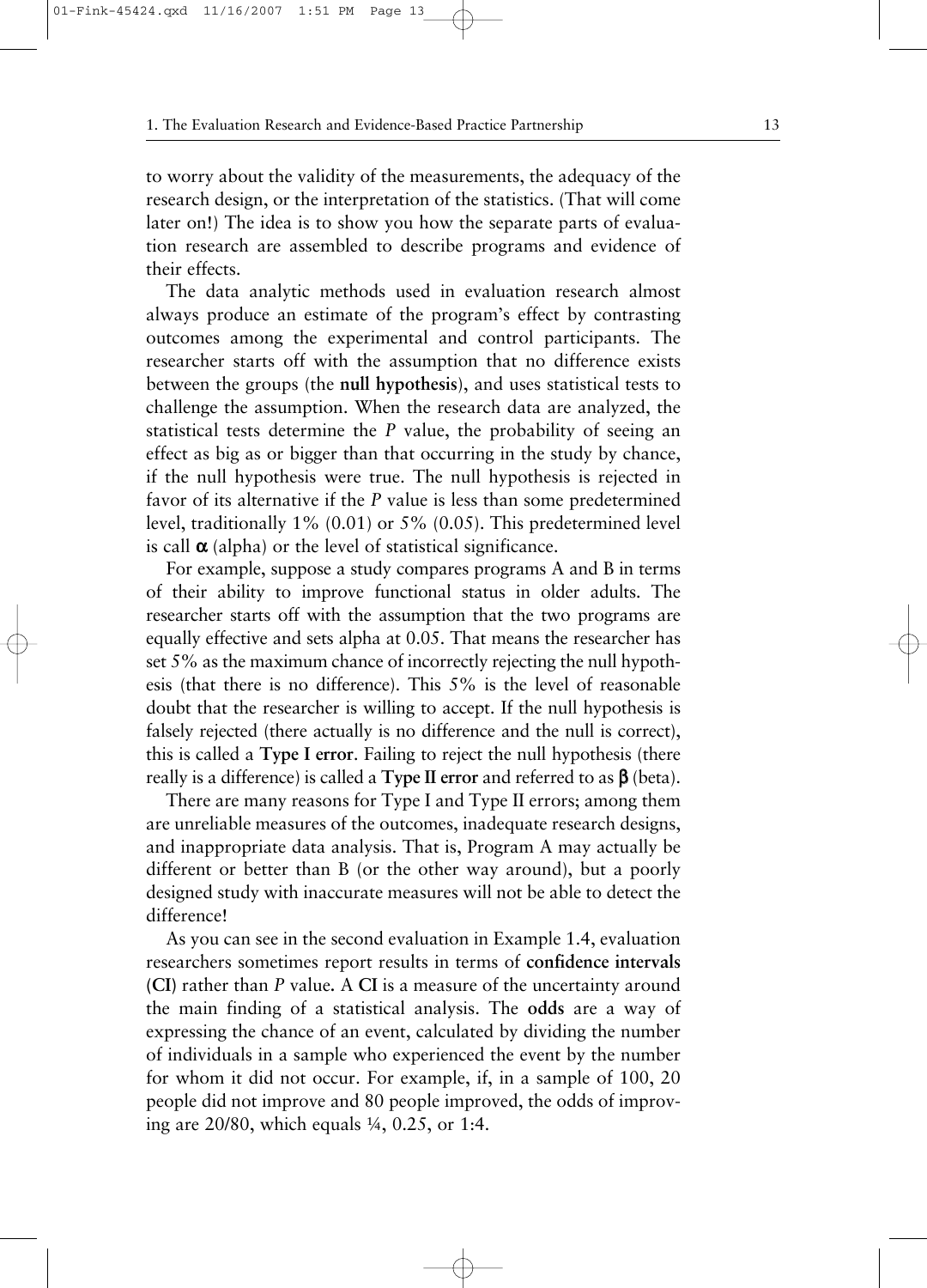An **odds ratio** is the ratio of the odds of an event in one group (e.g., the experimental group or "cases") to the odds of an event in another group (e.g., the control group or "controls").

To calculate the odds ratio, you count the number in each group that experiences an event or has a "risk factor." You then divide the odds of having the risk factor among people of interest traditionally called "the cases"—by the odds of having the risk factor among the controls. (Risk factors are variables that increase the likelihood of disease or other bad outcomes. For instance, smoking is a risk factor for heart disease. The vocabulary—terms such as *cases*, *controls*, and *risk factors*—comes from studies of public health problems.)

The formula for calculating the odds ratio is as follows:

| Risk Factor Present? |         | Control<br>Total |         |
|----------------------|---------|------------------|---------|
| Yes                  |         | В                | $A + B$ |
| <b>No</b>            |         | Ð                | $C + D$ |
| Total                | $A + C$ | $B + D$          |         |

### **The Formula for the Odds Ratio: AB/CD**

Here's how researchers might use the odds ratio.

Suppose a researcher is interested in the relationship between not eating breakfast (the risk factor) and trouble adhering to a diet. The researcher asks this question: When compared to people who eat breakfast, what is the likelihood that people who do not will have trouble adhering to a weight-loss diet?

The researcher identifies 400 people who have trouble adhering to a diet and 400 who do not. She finds that among all people with problems, 100 did not eat breakfast and 300 did. Among people without problems, 50 did not eat breakfast. To compare the odds of problems between the two groups, the researcher put the data into a table.

#### **Odds Ratio: Problems Keeping to a Diet**

| No Breakfast   | Case | Control | Total |
|----------------|------|---------|-------|
| Yes            | 100  | 50      | 150   |
| N <sub>o</sub> | 300  | 400     | 700   |
| Total          | 400  | 400     | 800   |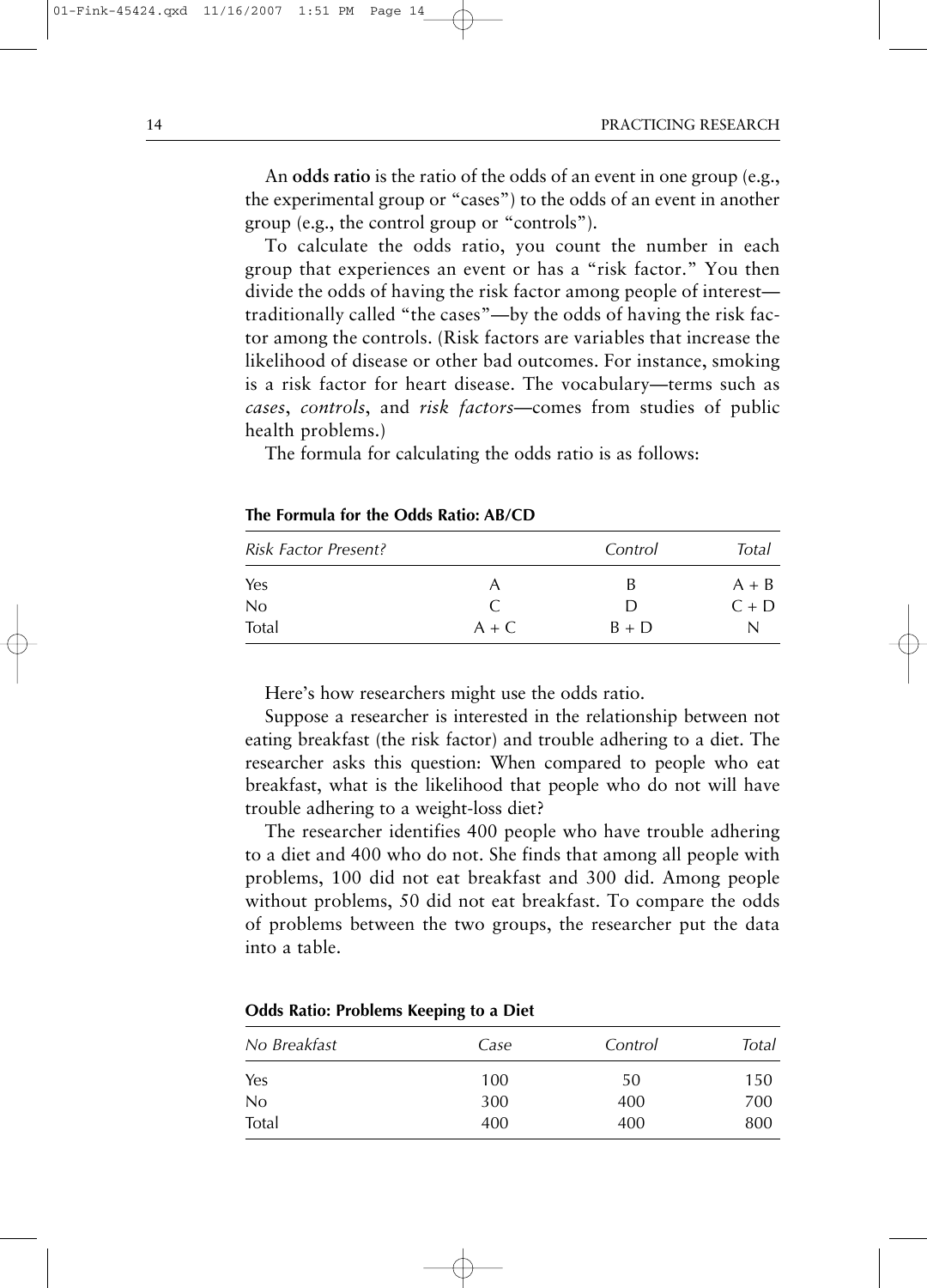

The odds ratio is calculated as follows:

OR = AD/BC so that  
 
$$
100(A) \times 400(D) / 50(B) \times 300(C) = 4000/1500 = 2.67
$$

The odds of being exposed to the risk factor (no breakfast) is 2.67 higher for people who have problems adhering to a weight-loss diet than for people who do not have such problems. The answer to the question is that people who do not eat breakfast are 2.67 times more likely to encounter problems adhering to a diet than people who eat breakfast.

Estimates of unknown quantities, such as the **odds ratio** (cited in the first evaluation) comparing an experimental program with a control, are usually presented as a point estimate (such as  $a - 3.4$  difference in scores between groups) and a 95% confidence interval (e.g., –6.5 to –0.4 point difference in scores). This means that if someone were to keep repeating a study in other samples from the same population, 95% of the confidence intervals from those studies would contain the true value of the unknown quantity (in this case, the difference in scores).

Alternatives to 95%, such as 90% and 99% confidence intervals, are sometimes used. Wider intervals indicate lower precision; narrower intervals, greater precision. For example, researchers could have a 99% confidence interval that would mean that they are 99% confident that the true value will be between 12 and 1, and they could also have a 99% confidence interval that would mean they are 99% certain that the true value will be between 1.2 and 1. The narrower interval (between 1.2 and 1) indicates greater precision.

Many medical and health journals prefer reports of confidence intervals to *P* values because they provide a plausible range for the true value of the difference between groups.

Research consumers should be concerned with practical or clinical significance as well as with statistical significance when looking for evidence that matters. Practical significance reflects how much of an effect a client, physician, patient, student, or other program participant sees or finds useful. Assessing practical significance takes into account factors such as the size of the program's effect, the severity of the need being addressed, and the cost.

The practical significance of a program or treatment is based on external standards provided by practitioners, clients, customers, patients, or researchers. Unfortunately, little consensus currently exists in almost any field as to the criteria for these standards.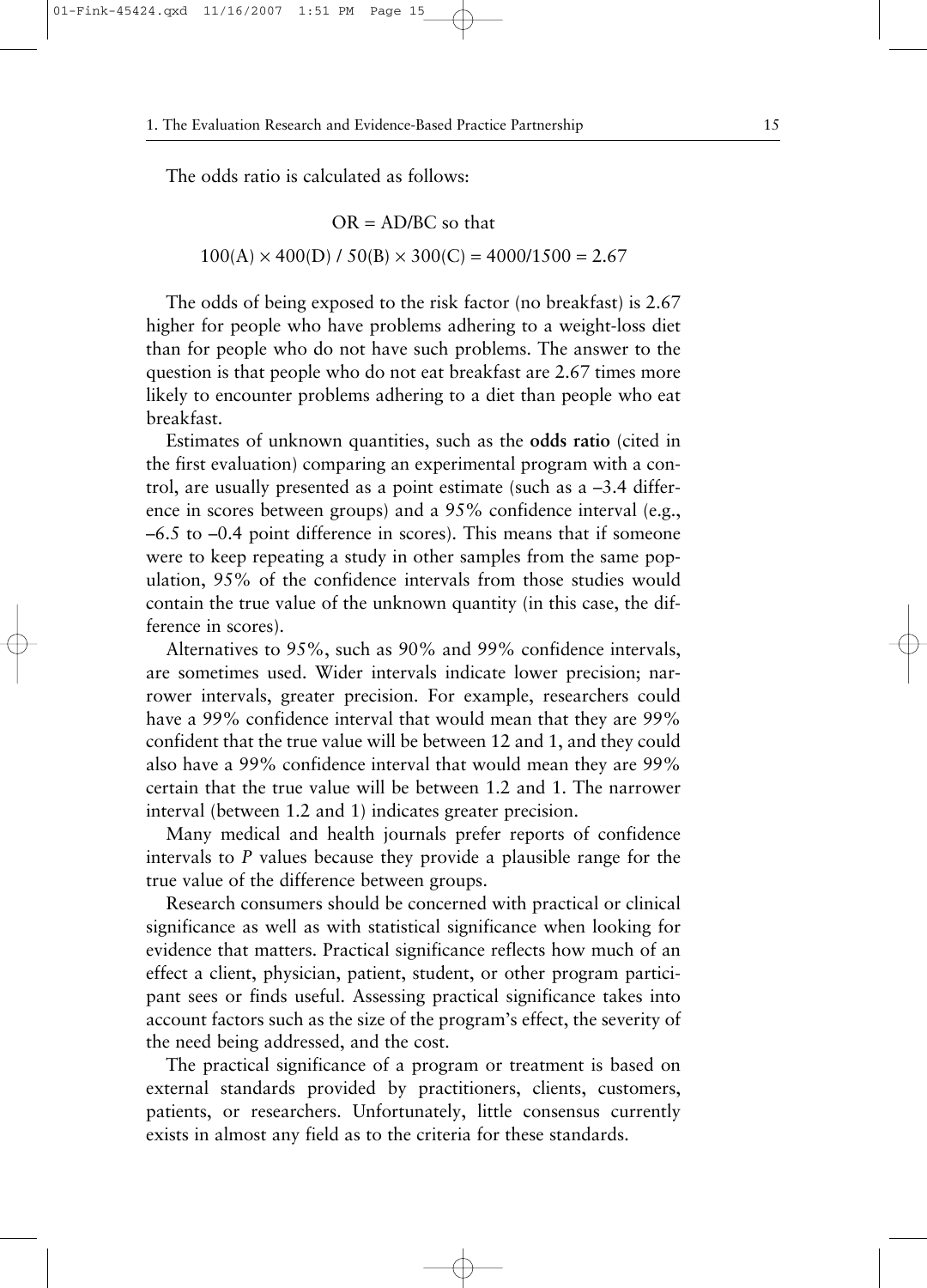Practitioners and researchers in evidence-based medicine use several different methods to come up with standards of clinical significance that are useful in all types of evaluation research. One method EBM practitioners use involves estimating the number of patients who would have to receive a particular treatment to prevent just one from having a bad outcome over a particular time period. This estimate is called the number needed to treat (NNT). If, for instance, the number of patients needed for a treatment is 10, then the practitioner or clinician would have to give the treatment to 10 patients to prevent 1 patient from having the bad outcome over the defined period, and each patient who received the treatment would have a 1 in 10 chance of being a beneficiary. The best NNT is 1: every person treated benefits. Unfortunately, an NNT of 1 is rarely achieved, and even an NNT of 20 or 40 may be significant (McQuay & Moore, 1997).

Other methods used by evidence-based health practitioners to determine clinical significance include calculating the extent to which an experimental treatment increases the probability of a good outcome and reduces the probability of a bad one.

Because of the pragmatic nature of almost all evaluation research, none is immune to methodological flaws. The evaluator's challenge is to design and implement a study that results in findings and conclusions that are more accurate than they would have been with another sampling strategy, research design, outcome measure, or analytic method. The evaluation's strengths must be demonstrably greater than its limitations. In short, the highest quality evaluations are those that result in the best evidence.

Table 1.1 contains a list of evaluation reports that will give you an introduction to the contents and format of typical evaluation studies. Later on, we will address methods for assessing their quality.

# So the Evidence Is Valid, but Does It Matter?

**Evidence that matters** is meaningful to its users as well as scientifically valid. Who are the users of evaluation research? What makes evidence meaningful? Evaluation users are the sponsors and funders of research, the individuals and communities who participate in the research, and the policy makers and others who decide on the adoption of programs and practices. Evaluation users are often known collectively as **stakeholders** or **decision makers.** As a consumer of evaluation research, you are a stakeholder.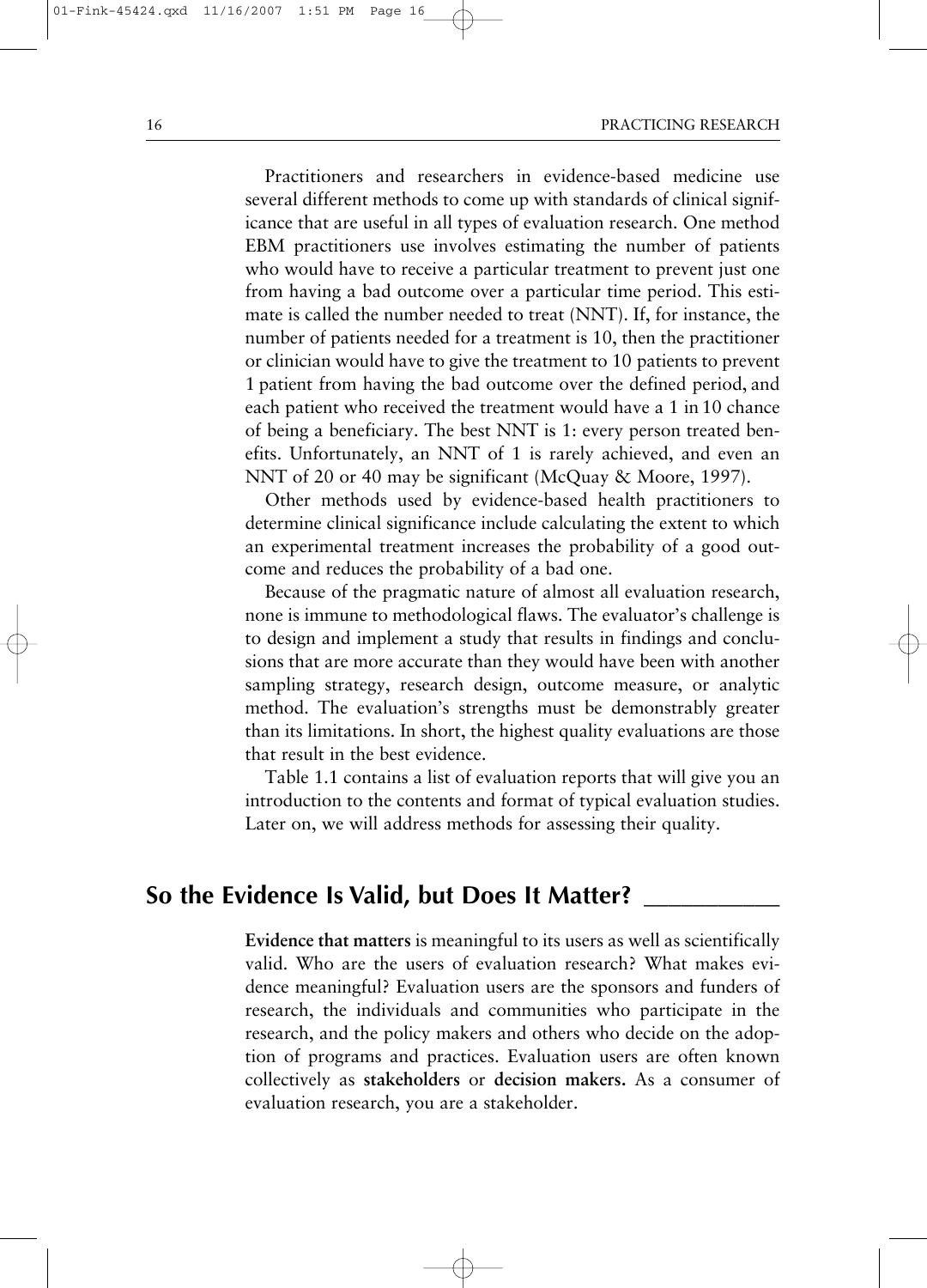#### **Table 1.1** Sample Evaluation Reports and Where to Find Them

- Belsky, J., Melhuish, E., et al. (2006). Effects of Sure Start local programmes on children and families: Early findings from a quasi-experimental, cross sectional study. *British Medical Journal, 332*(7556), 1476–1478.
- Ciaranello, A. L., Molitor, F., Leamon, M., Kuenneth, C., Tancredi, D., Diamant, A. L., et al. (2006). Providing health care services to the formerly homeless: A quasi-experimental evaluation. *Journal of Health Care for the Poor and Underserved, 17*(2), 441–461.
- Diamant, A. L., Brook, R. H., Fink, A., & Gelberg, L. (2001). Assessing use of primary health care services by very low-income adults in a managed care program. *Archives of Internal Medicine, 161*(9), 1222–1227.
- Fink, A., Elliott, M. N., Tsai, M., & Beck, J. C. (2005). An evaluation of an intervention to assist primary care physicians in screening and educating older patients who use alcohol. *Journal of the American Geriatrics Society, 53*(11), 1937–1943.
- Finn, J., Kerman, B., & LeCornec, J. (2005). Effects of a national indicated preventive intervention program. *Journal of Community Psychology, 33*(6), 705–725.
- Fishbein, M., Hall-Jamieson, K., Zimmer, E., von Haeften, I., & Nabi, R. (2002). Avoiding the boomerang: Testing the relative effectiveness of antidrug public service announcements before a national campaign. *American Journal of Public Health, 92*(2), 238–245.
- Fox, P. G., Rossetti, J., Burns, K. R., & Popovich, J. (2005). Southeast Asian refugee children: A school-based mental health intervention. *International Journal of Psychiatric Nursing Research, 11*(1), 1227–1236.
- Hay, J., LaBree, L., Luo, R., Clark, F., Carlson, M., Mandel, D., et al. (2002). Cost-effectiveness of preventive occupational therapy for independent-living older adults. *Journal of the American Geriatric Society, 50*(8), 1381–1388.
- Husler, G., Werlen, E., & Blakeney, R. (2005). Strengthening families with first-born children: Exploratory story of the outcomes of a home visiting intervention. *Research on Social Work Practice, 15*(5), 323–338.
- Parrish, A. R., Oliver, S., Jenkins, D., Ruscio, B., Green, J. B., & Colenda, C. (2005). A short medical school course on responding to bioterrorism and other disasters. *Academic Medicine, 80*(9), 820–823.
- Polaschek, D. L. L., Wilson, N. J., Townsend, M. R., et al. (2005). Cognitive-behavioral rehabilitation for high-risk violent offenders—An outcome evaluation of the violence prevention unit. *Journal of Interpersonal Violence, 20*(12), 1611–1627.
- Runyan, C. W., Gunther-Mohr, C., Orton, S., Umble, K., Martin, S. L., & Coyne-Beasley, T. (2005). Prevent A Program of the National Training Initiative on Injury and Violence Prevention. *American Journal of Preventative Medicine, 29*(5S2), 252–258.
- Rydholm, L., & Kirkhorn, S. R. (2005). A study of the impact and efficacy of health fairs for farmers. *Journal of Agricultural Safety and Health, 11*(4), 441–448.
- Sheeran, P., & Silverman, M. (2003). Evaluation of three interventions to promote workplace health and safety: Evidence for the utility of implementation intentions. *Social Science and Medicine, 56*(10), 2153–2163.
- Stein, B. A., Jacox, L. H., Kataoka, S. H., Wong, M., Tu, W., Elliott, M. N., & Fink, A. (2003). Mental health intervention for school children exposed to violence: A randomized controlled trial. *JAMA, 290*, 603–611.
- Wells, K. B., Sherbourne, C., Schoenbaum, M., Duan, N., Meredith, L., Unutzer, J., et al. (2000). Impact of disseminating quality improvement programs for depression in managed primary care: A randomized controlled trial. *JAMA, 268*(2), 212–220.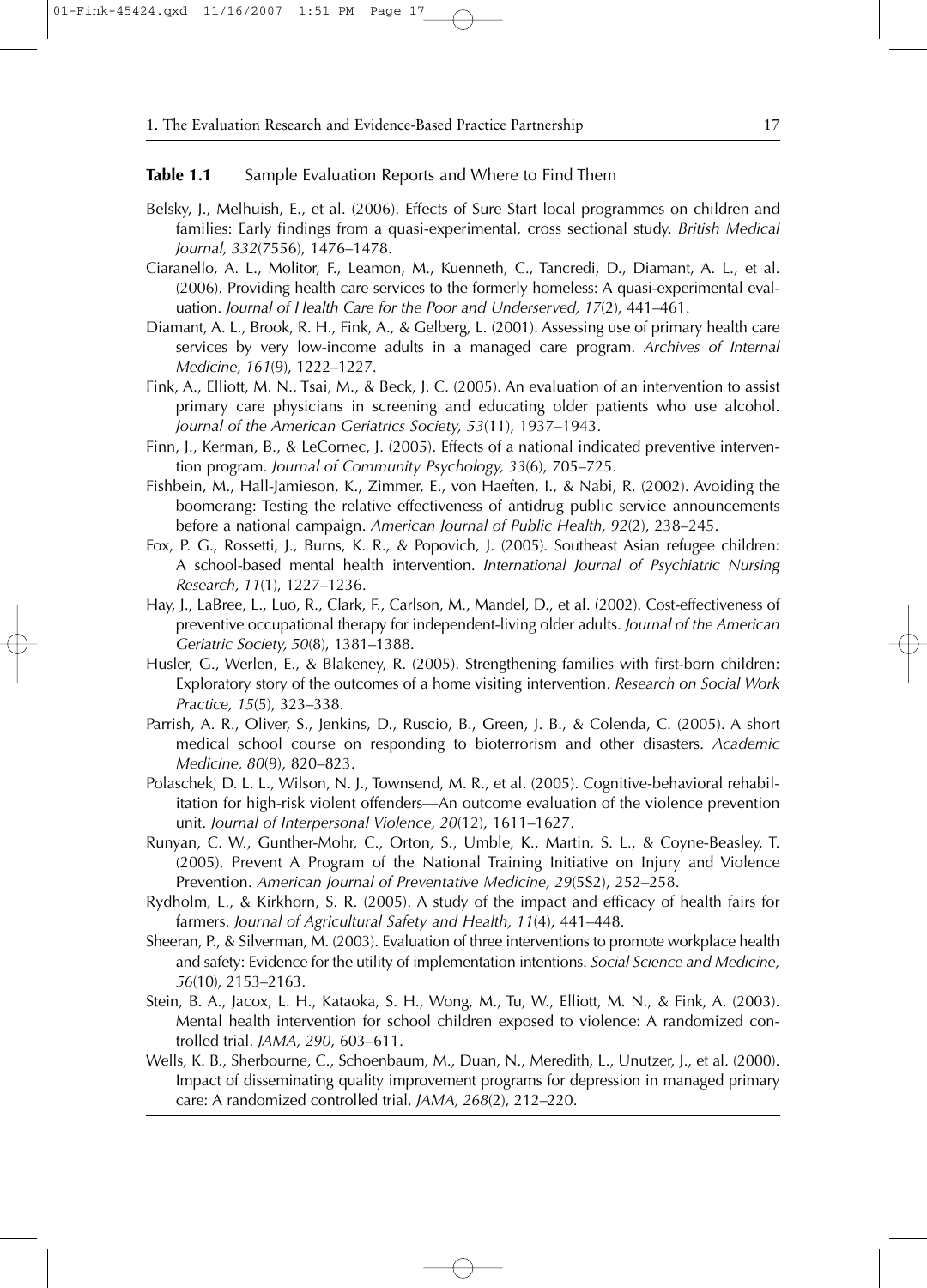#### 18 PRACTICING RESEARCH

Evaluators have traditionally advocated including stakeholders as part of the study team, sometimes inviting them early in the process to define the focus of the research and later on to help make certain the data being collected are valid and useful. Often, special techniques, such as community forums or interviews with key members of the community, are relied upon to make sure that evaluation considers high priority, culturally relevant concerns. More recently, the process of **participatory evaluation** has been extended by some evaluators to include stakeholders as partners in setting the evaluation agenda, doing all phases of the research including analyzing and reporting on the results. Because evaluation almost always takes place within a political and organizational context, it requires group skills, management ability, political dexterity, and sensitivity to multiple stakeholders.

An important development in health evaluation research is the call to health researchers to conduct practical clinical trials (Tunis, Stryer, & Clancy, 2003) in which the hypothesis and study design are developed specifically to answer the questions faced by decision makers. According to proponents of practical clinical trials, there are widespread gaps in evidence-based knowledge, and the existence of these gaps suggests that systematic flaws can be found in the production of scientific evidence, in part because there is no consistent effort to conduct clinical trials designed to meet the needs of decision makers. To remedy this situation, these proponents stress that clinical and health policy decision makers—namely, research users—will need to become more involved in all aspects of clinical research, including priority setting, infrastructure development, and funding.

We will cover some of the most commonly used methods to elicit the views and expectations of stakeholders later on (Chapter 8). Evaluation research reviewers will find these methods useful because they ensure the meaningfulness to their clients of the recommended selection of programs and practices.

# **Evidence-Based Medicine (EBM): Some History and Definitions \_\_\_\_\_\_\_\_\_\_\_\_\_\_\_\_\_\_\_\_\_\_\_\_**

### **The History**

Evidence-based medicine (EBM) has become a crucial and topical issue in modern health throughout much of the world. EBM is strictly defined as the conscientious, explicit, and judicious use of current best evidence in making decisions about the care of individual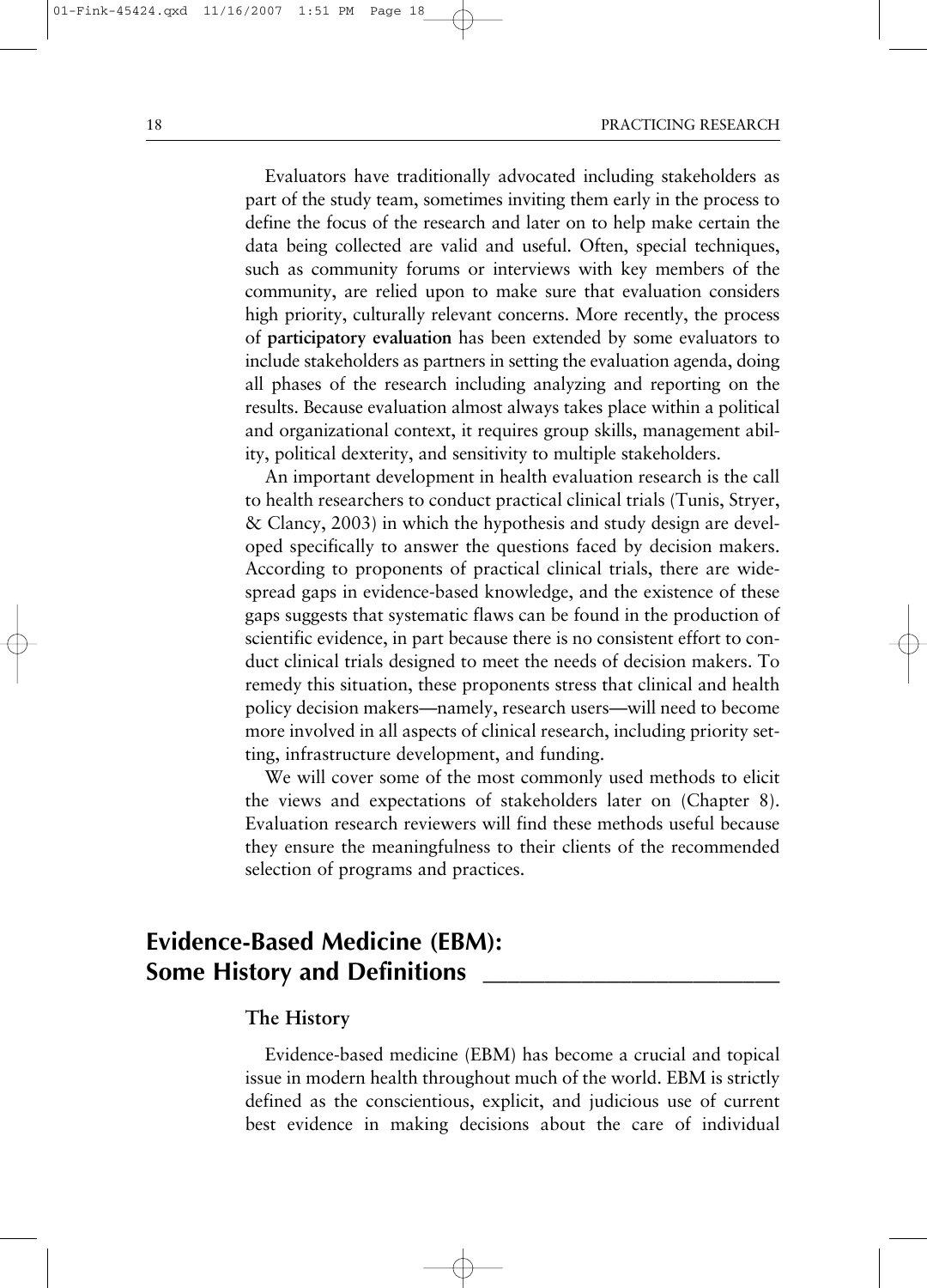patients. A more expansive definition includes health programs, practices, and policies in the decision-making process.

Testing medical interventions for safety and effectiveness in an experimental manner has probably existed for many hundreds of years. Among the first recorded evaluations is one that dates back to biblical times. Daniel of Judah compared the health effects of a vegetarian diet (the intervention) with those of the Royal Babylonian diet (control group) over a 10-day period. The Book of Daniel (1:15–16) records the findings:

At the end of the ten days their appearance was better and their bodies healthier than all the young men who had been eating the royal delicacies. So the warden removed their delicacies and the wine from their diet and gave them a diet of vegetables instead.

Leonardo da Vinci wrote in his *Notebooks* (1508–1518) that

Those who are enamored of practice without science are like a pilot who goes into a ship without rudder or compass and never has any certainty where he is going. Practice should always be based upon a sound knowledge of theory. (1.20)

According to Sackett, Straus, Richardson, Rosenberg, and Haynes (2000), five of the originators of EBM and the authors of an extremely influential textbook, the roots of EBM lie in Chinese medicine. In the reign of the Emperor Qianlong (1711–1799), a method known as "kaozheng" (practicing evidential research) was apparently practiced in relation to Confucian medical texts. Sackett, Straus, Richardson, Rosenberg, and Haynes also identify the ideas of EBM with postrevolutionary Paris clinicians, at least one of whom rejected the pronouncements of authorities that vivisection was good for cholera.

It was only in the twentieth century, however, that EBM really evolved to affect almost all fields of health care and policy. Professor Archie Cochrane, a Scottish epidemiologist, through his book *Effectiveness and Efficiency: Random Reflections on Health Services* (1972) and subsequent advocacy, was responsible for the increasing acceptance of the concepts behind evidence-based practice. The explicit methodologies used to determine "best evidence," however, were largely established by the McMaster University research group led by David Sackett and Gordon Guyatt. The term "evidence-based medicine" first appeared in the medical literature in 1992 in a paper by Guyatt, Cairns, Churchill, et al.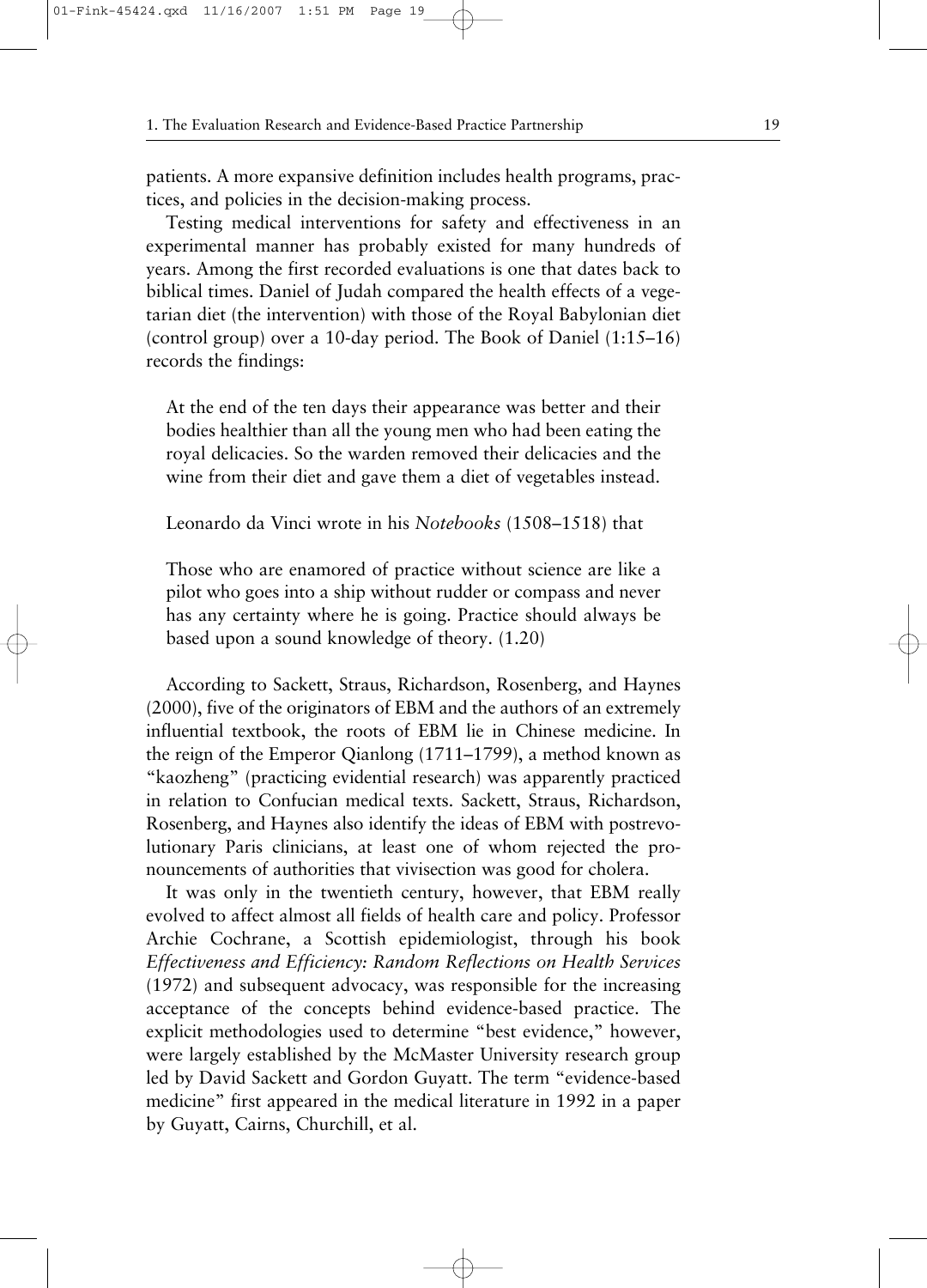### **The Definitions: Research Evidence, Clinical Expertise, and Patient Values**

Sackett, Straus, Richardson, Rosenberg, and Haynes (2000) define EBM as the integration of best research evidence with clinical expertise and patient values.

The *best* **research evidence** is clinically relevant research, often from the basic sciences of medicine but especially from patient-centered clinical research. Patient-centered clinical research is analogous to evaluation research particularly in its advocacy and use of experimental methods to test effectiveness, impact, and cost. EBM is concerned not only with evidence that matters about interventions and programs but also addresses needs for information pertaining to diagnosis, prognosis, and prevention.

New evidence from clinical research both invalidates previously accepted tests and treatments and replaces them with new ones that are more powerful, more accurate, more efficacious, and safer. For example, stomach ulcers were once thought to be the result of stress or eating spicy foods. Generations of ulcer sufferers drank gallons of milk, avoided certain foods, and tried to stay calm. In 2005, two Australian physicians won a Nobel Prize for their work showing that most stomach ulcers and gastritis were caused by colonization with a bacterium called *helicobacter pylori* and not by stress or spicy food, as had been assumed before. Now, stomach ulcer patients are often treated with antibiotics (Marshall & Warren, 1984).

Giving up firmly held beliefs in the face of new evidence is challenging to say the least. As another example, consider one of the most unshakeable tenets of many health care practitioners, namely, that if patients are educated and made to be active partners in the treatment of their disease, their ability to take care of their disease should improve dramatically. Even this belief has been challenged by the evidence.

To evaluate the effectiveness of patient education in diabetic patients, a team of researchers (Sanchez et al., 2005) enrolled 200 patients who were treated at Duke University Hospital for acute coronary syndrome (ACS), a condition characterized by blockages in coronary arteries that prevent oxygen-rich blood from nourishing the heart, which can lead to chest pain and possibly heart attack. At enrollment, each patient took a standardized test that measured his or her knowledge related to diabetes. Patients were then ranked as either high-scoring or low-scoring.

The researchers found that, for diabetics, improved disease knowledge alone did not translate into improved blood sugar control, cholesterol levels, weight management, or mortality rates. They concluded that, while education may be important, other health care delivery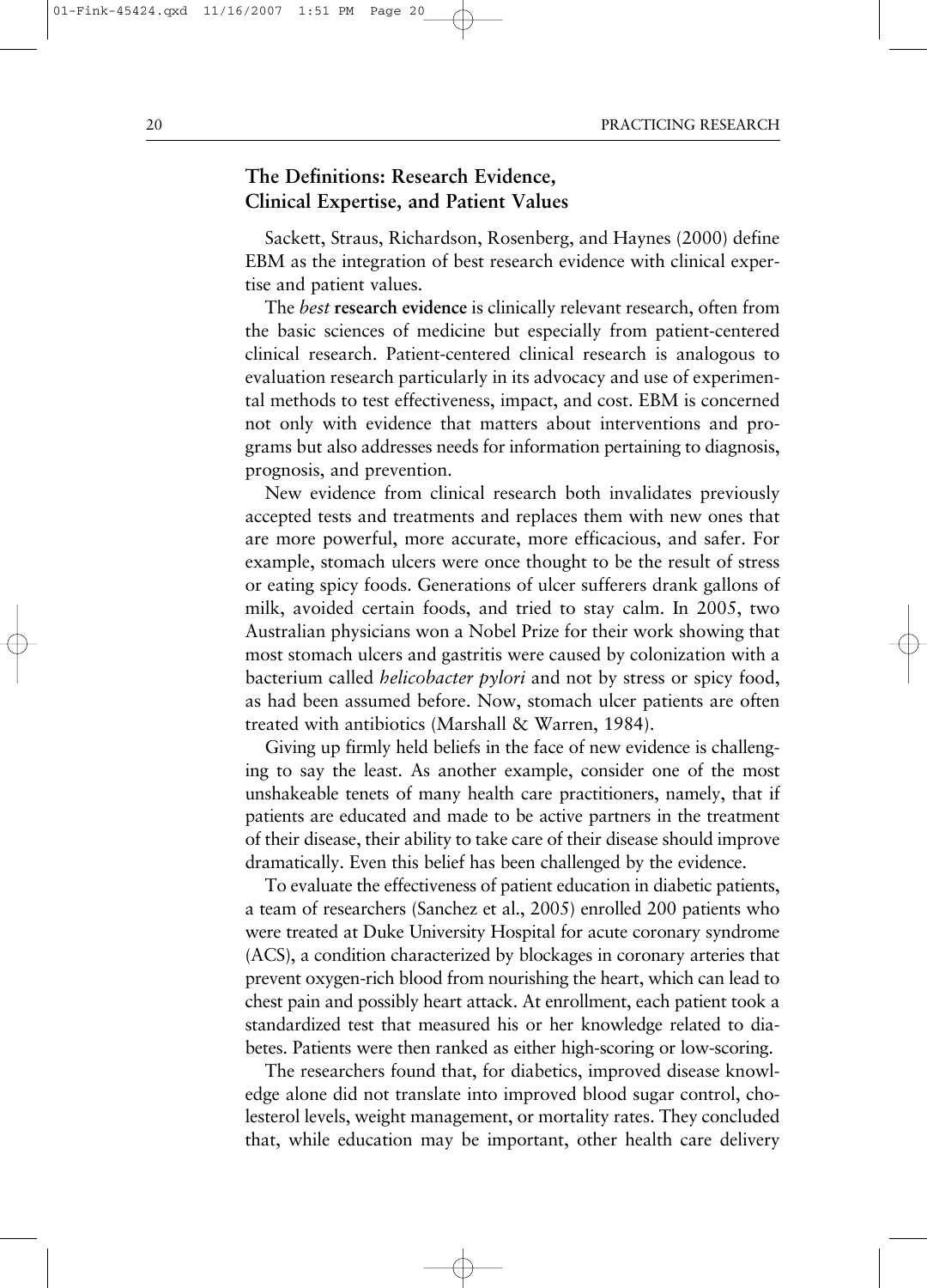

variables must be addressed to reduce the risks of diabetic patients dying of heart disease, the main cause of death for these patients.

**Clinical expertise** means the ability to use clinical skills and past experience to rapidly identify each patient's unique health state and diagnosis, his or her individual risks and benefits of potential interventions, and his or her personal values and expectations.

**Patient values** are the unique preferences, concerns, and expectations that each patient brings to a clinical encounter and that must be integrated into clinical decisions if they are to serve the patient. EBM supporters and consumers believe that, when these three elements are integrated, clinicians and patients form a diagnostic and therapeutic alliance that optimizes clinical outcomes and quality of life.

Figure 1.2 is a graphic representation of the evidence-based medicine paradigm.

The figure suggests that clinical decisions must include consideration of the patient's clinical and physical circumstances to establish what is wrong with his or her health and what treatment options are available. Next, the options must be tempered by research evidence concerning their effectiveness and efficiency. Third, given the likely consequences associated with each option, the clinician must consider

#### **Evidence-Based Medicine**



#### **Figure 1.2** The Evidence-Based Medicine Paradigm

SOURCE: Sackett, D. L., Straus, S. E., Richardson, W. S., Rosenberg, W., & Haynes, R. B. (2000). *Evidence-based medicine: How to practice and teach EBM* (3rd ed.). New York: Churchill and Livingstone. Reprinted by permission of D. L. Sackett.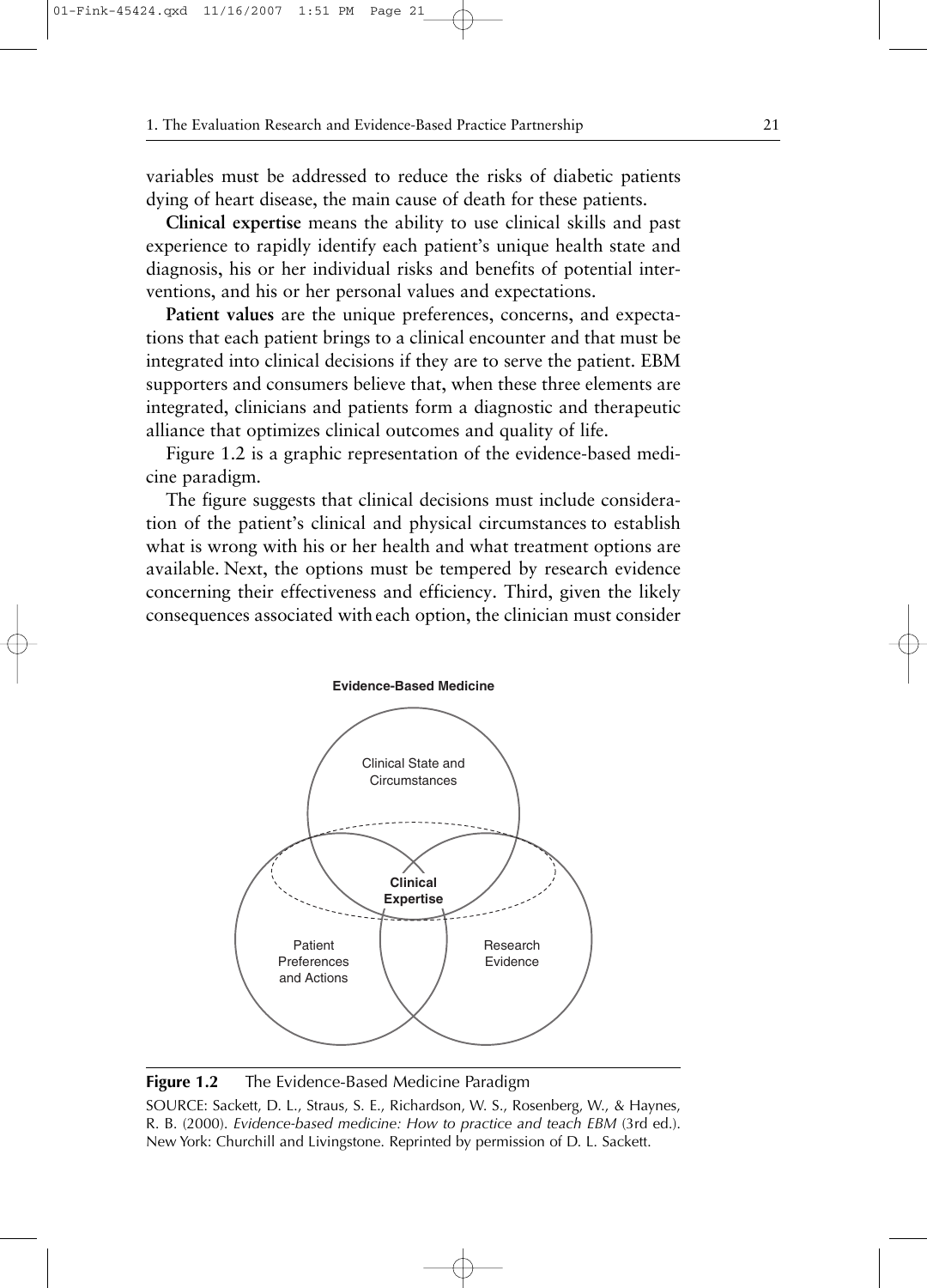the patient's preferences and likely actions (in terms of which interventions she or he is ready and able to accept). Finally, clinical expertise is needed to bring these considerations together and recommend treatment that is agreeable to the patient. Put another way, EBM merges the science and art of medicine.

EBM has had a major impact on medicine, nursing, and other health professions in the United States and throughout the world. The application of the principles of EBM to all professions associated with health care, including purchasing and management, is referred to as evidencebased health care (Sackett et al., 2000). The principles have influenced thinking in nearly all the helping professions because of demands from the community and from program sponsors for evidence that matters. Outside of a strictly medical context, say in social work, criminology, criminal justice, education, or psychology, EBM is considered to be the parent discipline of evidence-based practice or EBP.

EBM practitioners have focused much of their intellectual effort on developing methods for grading the **quality** and rating the **strength** of a body of evidence (Lohr, 2004). The quality of each study's evidence depends on factors such as the characteristics of its research design, the adequacy of the sample size, the composition of the participants, and the validity of the outcomes. The strength of the evidence can only be determined if multiple studies are available. A strong body of evidence should meet three criteria: quality, quantity, and consistency. The quality of evidence is often a summation of the direct grading of the quality of individual studies. The quantity of evidence reflects the magnitude or impact of the effects (benefits and harms). The consistency of results reflects the extent to which studies report findings that reflect effects of similar magnitude and direction.

Because of the complexity of applying evidence-based research findings to clinical care, medical groups have created journals and online resources that provide practice guidelines, reviews of research, and bibliographies to help them practice EBM. Centers for EBM in a range of specialties exist throughout the world. The Centre for Evidence-Based Medicine (www.cebm.utoronto.ca) continually updates EBM resources, and the Agency for Healthcare Research and Quality (www.ahrq.gov) provides many useful tools. Despite these aids, however, many EBM practitioners find that they are like other consumers in needing to learn how to do their own research evaluation. Many medical schools anticipate this need and offer evidence-based medicine courses to teach students to identify individual and synthesized research studies and evaluate their quality. In fact, as the call for evidence increases, other fields, including nursing, education, and psychology, are introducing similar courses.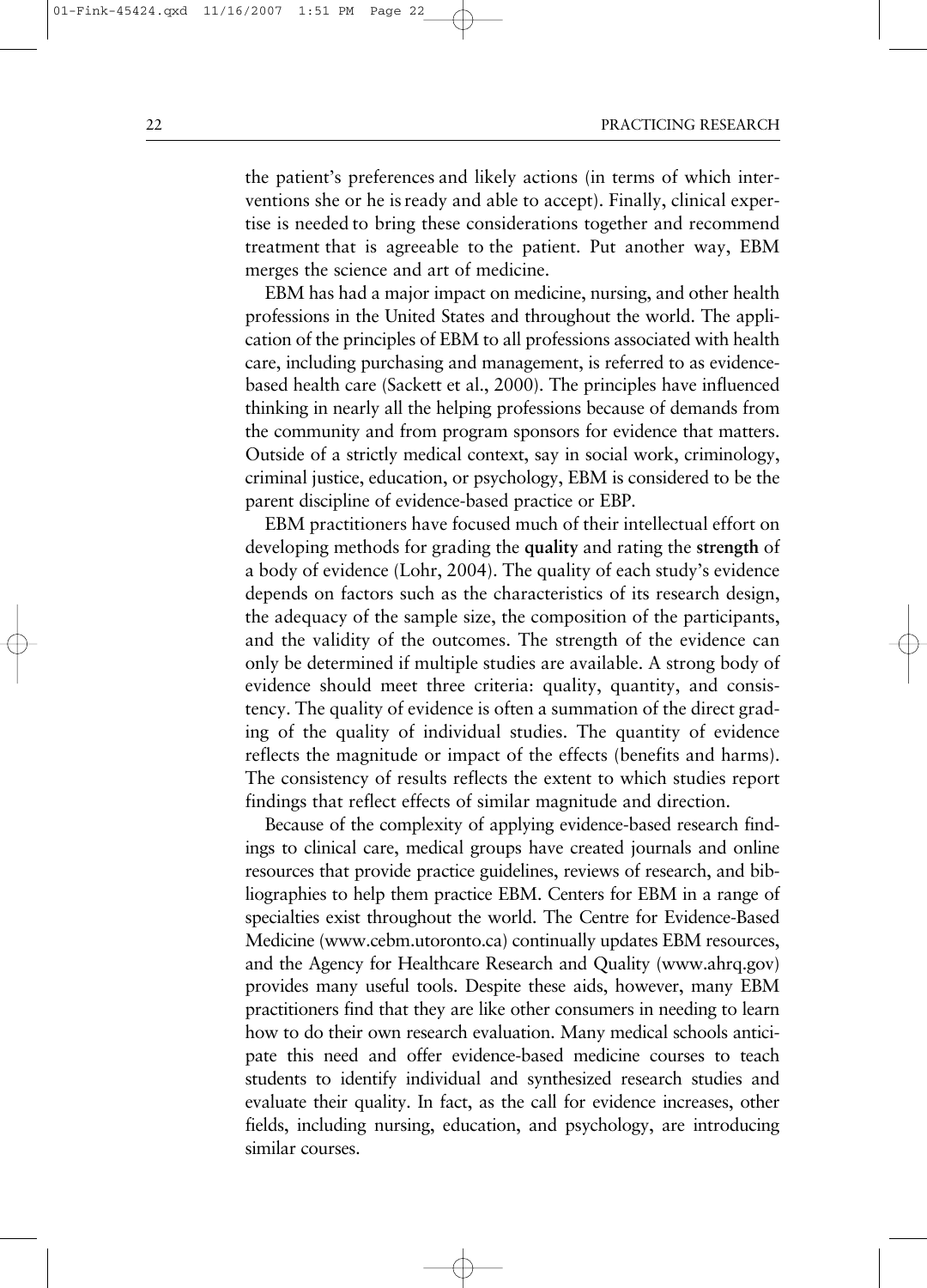

Evaluation researchers and EBM practitioners share similar objectives. They both count on the experimental method to provide evidence that matters and agree on the need to incorporate values and expectations into treatments, practices, and programs. Despite their many similarities, some EBM practitioners differ from evaluation researchers in at least one main use of their research results. In EBM, each physician's clinical expertise is used as the basis of judgments for applying research findings to the care of *individual* clients. That is, EBM physicians are presented with research findings on groups of people (such as diabetic patients or substance abusers), and they must translate the research into evidence-based care for individual patients. EBM physicians ask questions like these: Do the findings of this research apply to this individual? Is my patient so different from the study participants that the findings do not apply?

Evaluation consumers and other stakeholders who work outside of the direct clinical encounter concentrate on analyzing evidence to make decisions about the applicability of programs for *groups* of clients. They are not primarily concerned with translating research findings into options for individual care. Their job is to translate research that has included one group of people (such children exposed to violence or substance abusers) into recommendations regarding evidence-based programs and practices for another. Their questions are more likely to be like these: Do the findings of this research apply, *on average,* to the institutions and communities (such as schools, prisons, counties) in my setting? Are the people in my setting so different from participants in the study that the findings do not apply?

The techniques in this book are for stakeholders and other consumers of research who are mainly concerned with identifying programs to meet the needs of institutions, communities, and society. The book also advocates the acceptance of EBM's principle of incorporating client values into decisions about the choice of programs, and these values are represented by the common good.

**\_\_\_\_\_\_\_\_\_\_\_\_\_\_\_\_\_\_\_\_\_ Getting It Done: The Steps to EBM**

EBM practice is comprised of five steps (Sackett et al., 2000) that are common to all evaluation consumption:

1. **Convert the need for information into answerable questions.** This step is often considered to be the hardest for EBM practitioners to accomplish. Any clinical situation can raise a very large number of questions, and selecting the most pertinent can be challenging. It is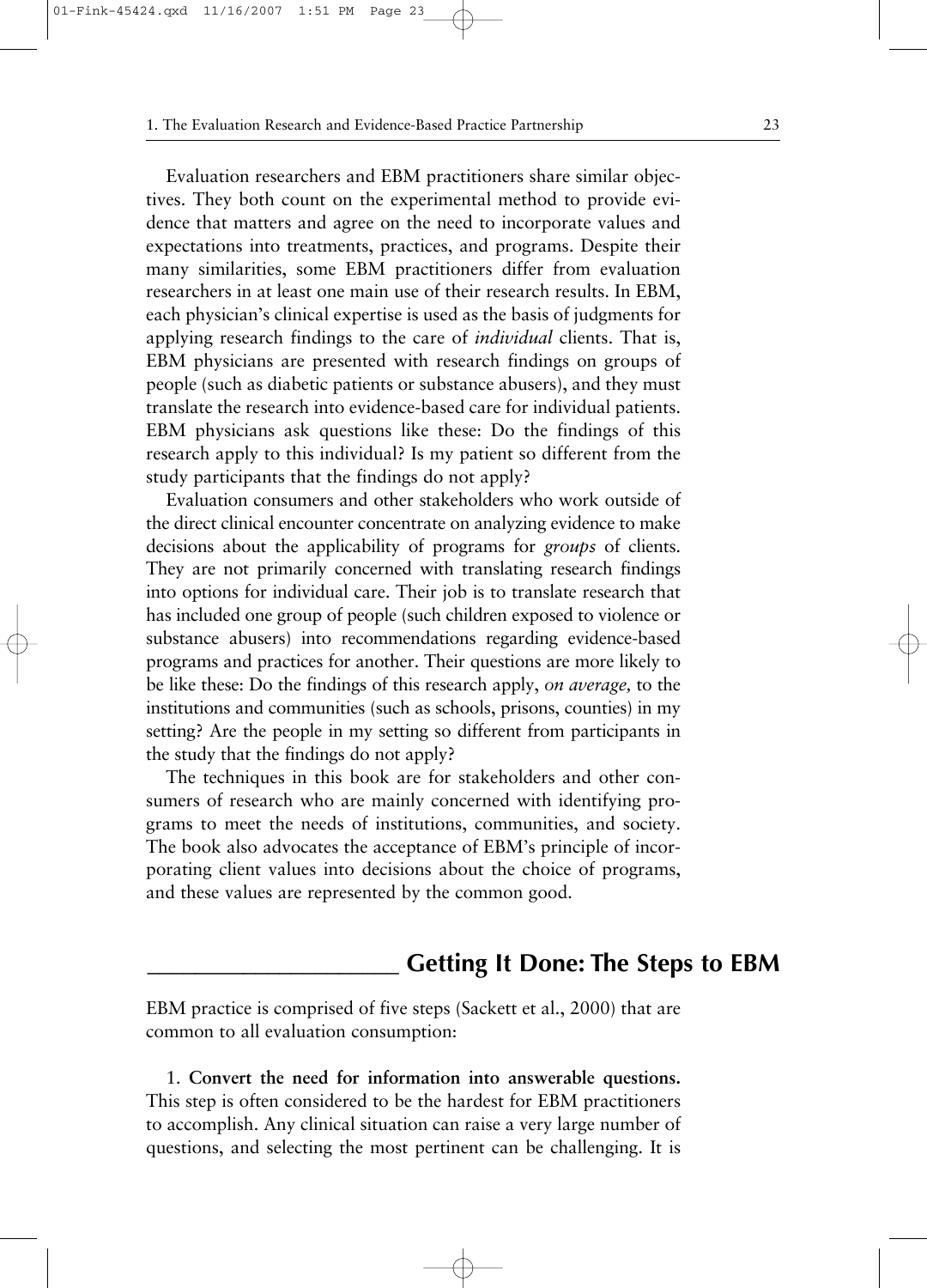also difficult to state questions simply because the concepts involved in clinical settings are often very complex. Well-formulated questions are essential, however, in devising strategies that are likely to direct practitioners to the data they need to get answers.

Evaluation researchers and consumers also need to learn how to convert their information needs into questions. Researchers must discover how to ask answerable questions about outcomes, impact, and costs. Consumers or evaluators of research must ask questions about the quality of the research and its relevance to clients.

2. **Track down the best evidence to answer the questions.** Evidence databases are emerging in many fields, and, when available, they can be a primary source of information for the program seeker. But they are not always available, comprehensive, and current. To be complete, evidence databases need to be regularly updated—an enormous and costly task. Because databases may be two or three years behind the published literature, it is not uncommon for the evaluation consumer to have to rely upon individual studies or syntheses of many studies that are published in journals or made public online. Thus, to be certain that you have all available information, you, as a research consumer, need to acquire skills for searching the literature and also for applying systems to grade the quality and rate the strength of evidence.

3. **Critically appraise the evidence for validity and impact.** Once one or more potentially suitable programs are identified through evidence databases or the literature or both, here are the next questions: How valid is the evidence for the effectiveness of these programs? Does the evidence support a large and important impact? An accurate evaluation of validity requires the consumer to become knowledgeable about the basic foundations of research in order to be able to grade a study's quality.

4. **Integrate the critical appraisal with experience and understanding of values.** A really great study may produce evidence that matters about a program that has had an impact on very small numbers of people. Program seekers must find ways to determine from stakeholders how large the impact must be. What proportion of the population should receive benefits? What is the acceptable amount of time for benefits to be manifest? To endure?

5. **Evaluate one's own effectiveness and efficiency in executing steps 1–4 and seek ways to improve both next time.** Evaluation may be as specific as analyzing performance with respect to asking questions or searching for evidence, or it may pertain to the extent to which the EBM process made a difference in the processes or outcomes of care.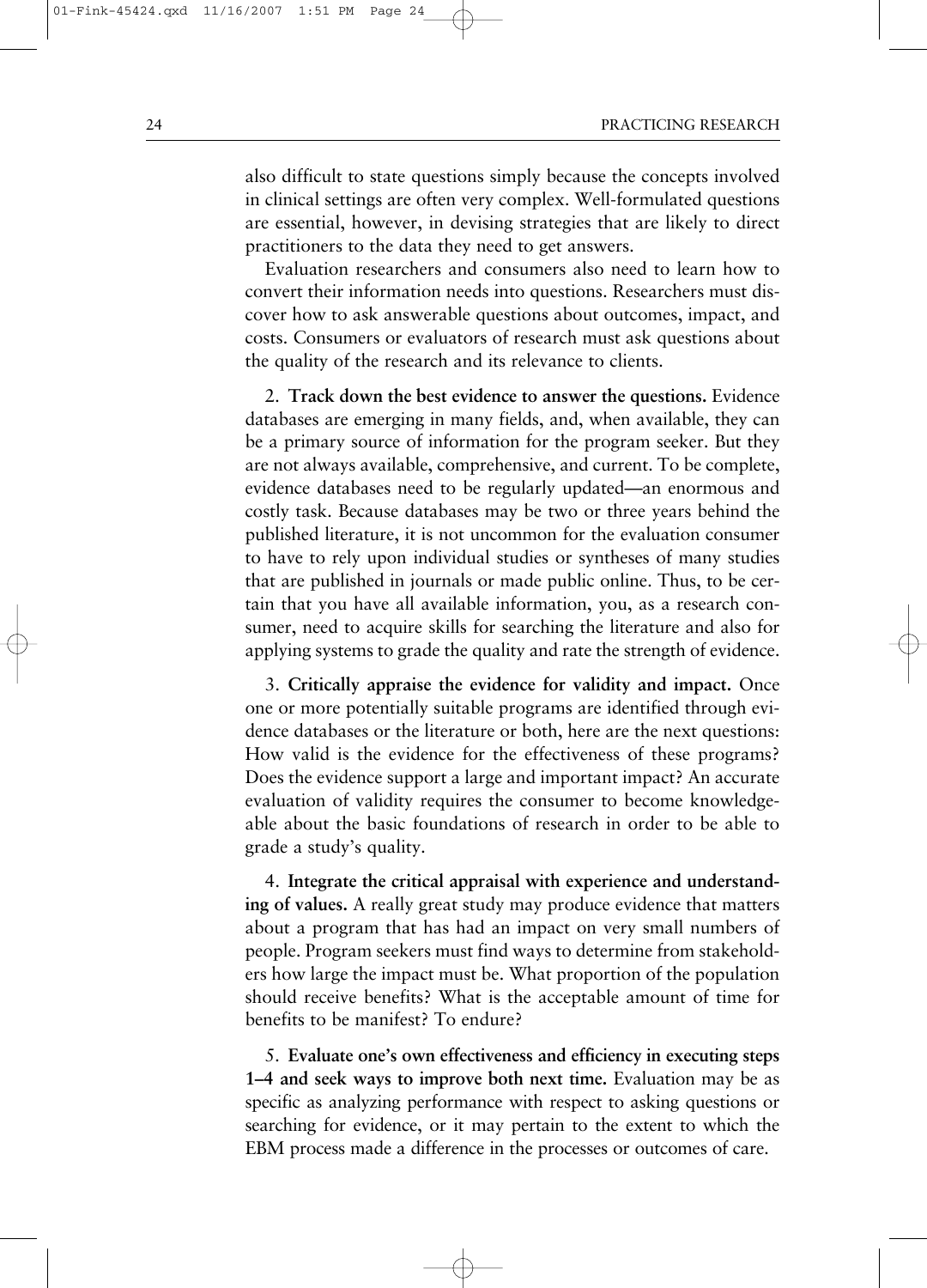01-Fink-45424.qxd 11/16/2007 1:51

# **\_\_\_\_\_\_\_\_\_\_\_\_\_\_\_\_\_\_\_\_\_\_\_ EBM and EBP: Perfect or Not So?**

Almost nothing in health or social science is perfect, so, in a way, this is an unfair question because you know the answer already: EBM is not perfect. Among the limitations of practicing EBM is the relative shortage of consistently high quality research that meets the needs of many consumers. With time, faith in the approach, and financial support, this situation may be corrected. Perhaps a more important limitation than the shortage of evidence is that evidence that matters is not available regarding the outcomes of practicing EBM and EBP. Sackett et al. (2000) point out that no investigative team or research granting agency has yet overcome the problems of sample size and follow-up that such an evaluation of EBM requires. Also, ethical concerns exist because to conduct a scientific evaluation means having a control group that would be denied access to evidence-based treatment (so that the outcomes could be compared to the experimental group that would be given the evidence-based treatment). Sackett et al. (2000) point out, however, that many other studies have found that patients who received evidence-based interventions have better outcomes than those who do not, so that is a good start.

# **Getting It Together: Evaluation Research, \_\_\_\_\_\_\_\_\_\_\_\_\_\_\_\_\_ EBM/EBP, and the Research Consumer**

The research consumer is someone who works in the helping professions such as social work, education, psychology, nursing, public health, or occupational health and who has been given the assignment to find **evidence-based** (or **research-based**) programs and practices that are likely to work with a given population in a particular setting. Evaluation research and EBM are comprised of principles and methods that, when used in combination, improve the likelihood that the program that research consumers select will be pertinent and trustworthy.

Evaluation research has been around for decades and has experience designing and assessing programs to improve the public's education and well-being. EBM has developed systems for identifying programs and evaluating their quality and rating the strength of their evidence. Both evaluation research and EBM emphasize the importance of placing the evidence in the context of client or patient values and preferences.

Table 1.2 shows the relationship among the evaluation researcher, EBM practitioner, and research consumer.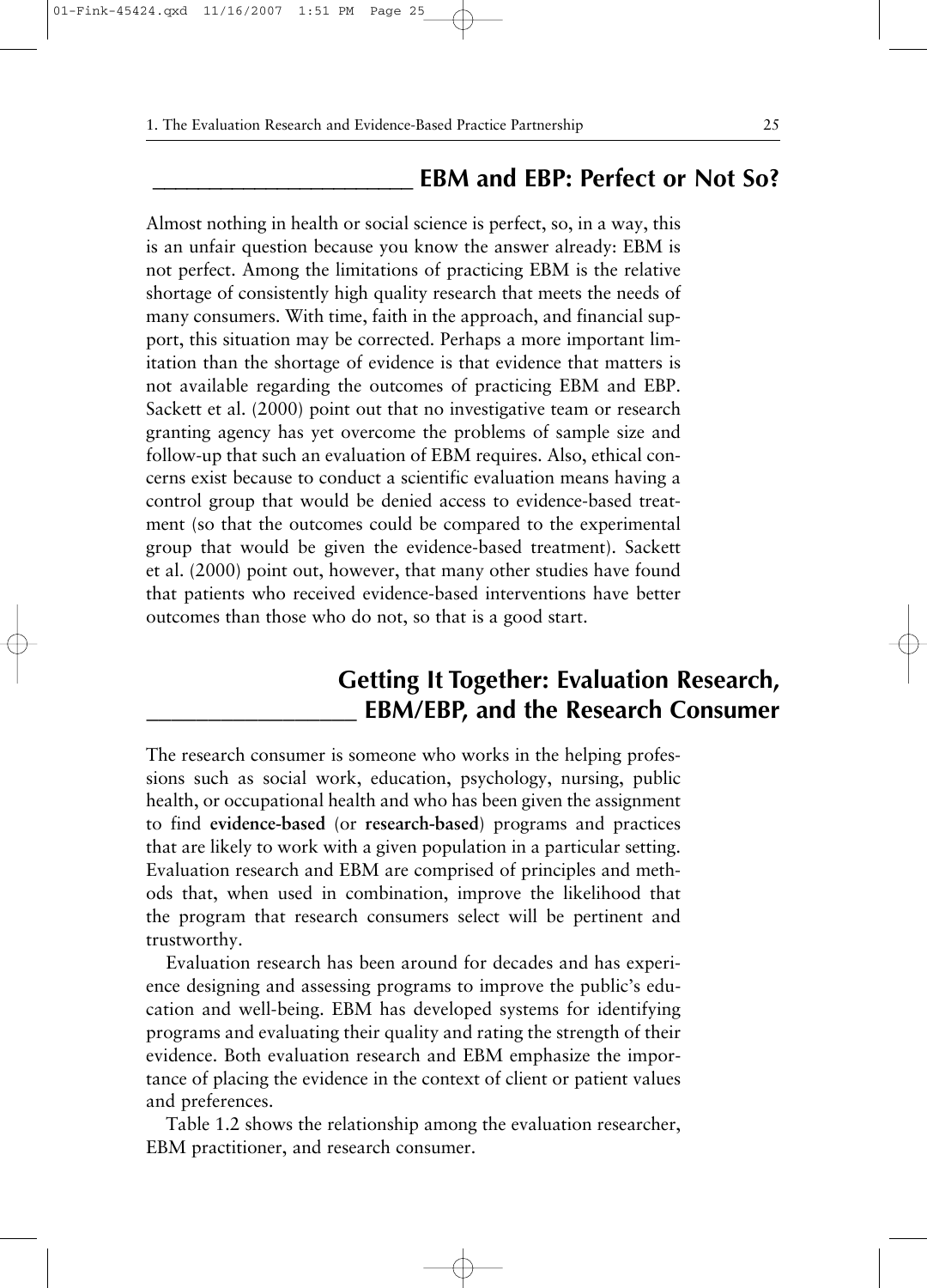|                     | Contrast                                                                                                                                                                                                                                                                           |                                                                                                                                                                                                                                                               |                                                                                                                                                                                                                                          |
|---------------------|------------------------------------------------------------------------------------------------------------------------------------------------------------------------------------------------------------------------------------------------------------------------------------|---------------------------------------------------------------------------------------------------------------------------------------------------------------------------------------------------------------------------------------------------------------|------------------------------------------------------------------------------------------------------------------------------------------------------------------------------------------------------------------------------------------|
|                     | <b>Evaluation Research</b>                                                                                                                                                                                                                                                         | Evidence-Based<br>Medicine and Practice                                                                                                                                                                                                                       | <b>Evaluating Research:</b><br>The Consumer                                                                                                                                                                                              |
| Objective           | Produce valid evidence<br>about the process,<br>outcomes, impact,<br>and costs of programs<br>and interventions.                                                                                                                                                                   | Identify evidence that<br>matters (valid,<br>meaningful, and with<br>consistent impact) to<br>provide the best<br>possible clinical care.                                                                                                                     | Identify high quality<br>evidence-based<br>programs that meet<br>client needs, values,<br>and expectations.                                                                                                                              |
| Methods             | Use scientific method to<br>design studies, collect<br>information, and<br>analyze and interpret<br>data.<br>Add a participatory<br>dimension to ensure<br>that evidence<br>obtained is evidence<br>that matters (meets<br>needs, values, and<br>expectations of<br>stakeholders). | Use prespecified and<br>transparent systems<br>for grading the<br>quality and rating the<br>strength of the<br>evidence.<br>Use the best evidence<br>available to select<br>options for treatment<br>and incorporating<br>patient values and<br>expectations. | Identify clients' needs,<br>values, and<br>expectations.<br>Identify high quality<br>programs.<br>Match clients' values<br>and high quality<br>programs.                                                                                 |
| Ethical<br>Concerns | Respect participants'<br>rights to privacy and<br>to have an<br>understanding of the<br>risks and benefits of<br>participation.                                                                                                                                                    | Respect participants'<br>rights to privacy and<br>to have an<br>understanding of the<br>risks and benefits of<br>participation.                                                                                                                               | Make certain that<br>ethical concerns<br>have been addressed<br>by the researchers.<br>Understand the limits<br>of evaluation<br>research and systems<br>for rating its quality<br>when selecting<br>programs to meet<br>clients' needs. |

# **Table 1.2** Evaluation Research, EBM, and the Research Consumer: Compare and

Figure 1.3 is a graphic representation of the evaluation consumer's role. As you can see from the figure, research consumers and the public they serve constitute an alliance that is analogous to the EBM practitioners' with patients. The figure also suggests that, in selecting programs, research consumers should identify institutional, community, and societal needs first. Next, the choice of programs must be tempered by the best research evidence concerning their effectiveness.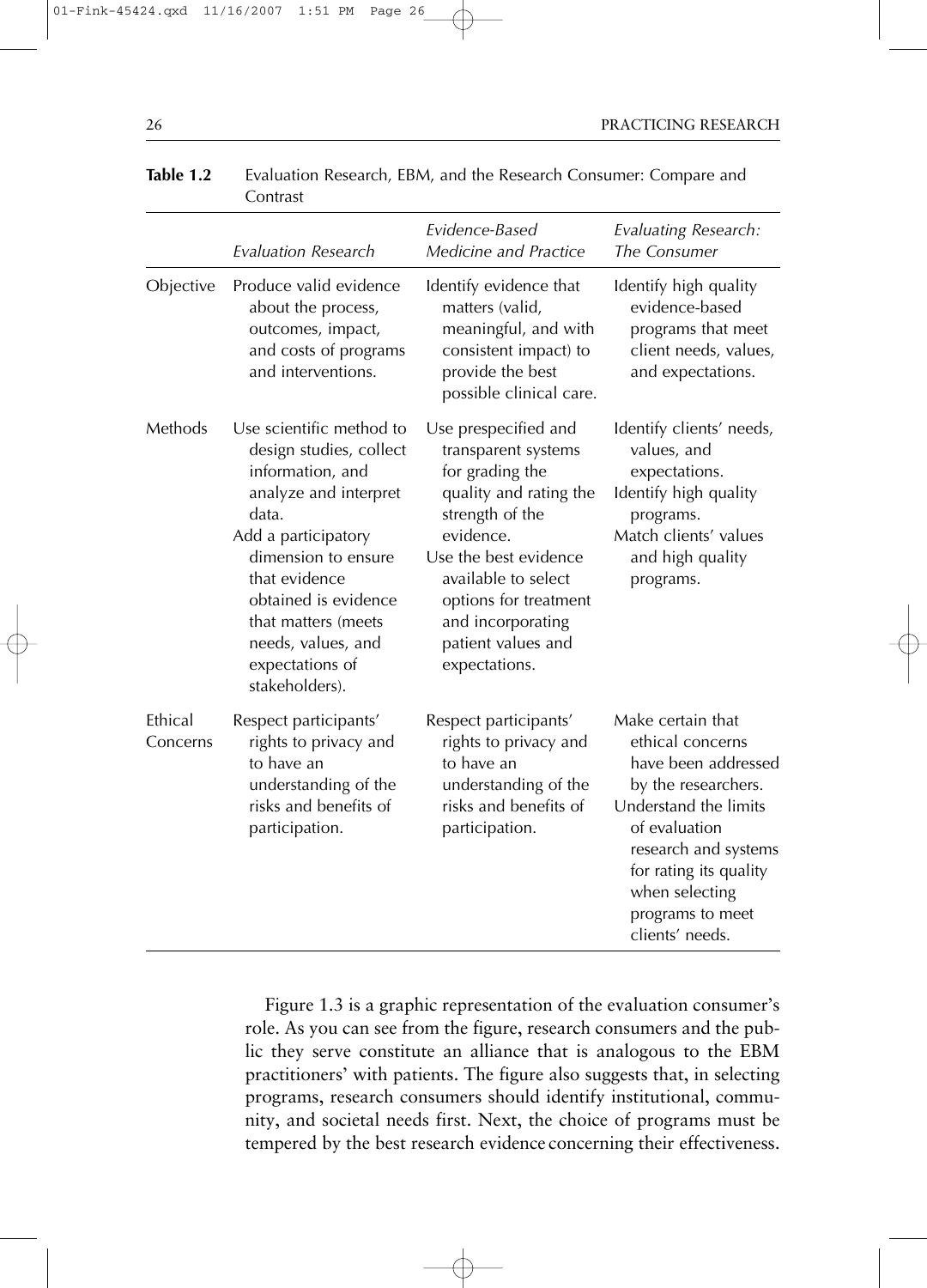





**Figure 1.3** Practicing Research: Discovering Evidence That Matters

The basis for analyzing the research evidence rests on principles derived from evaluation research and EBM. Third, the research consumer must consider the client's values and expectations in weighing the evidence. Finally, expertise in evaluating research is needed to bring these considerations together.

# **Summary of Chapter 1: Evaluation Research and \_\_\_\_\_\_\_\_\_\_\_\_\_\_\_\_\_\_\_\_ Evidence-Based Practice Partnership**

### **Words to Remember**

abstracts, clinical trials, confidence interval, control group, controlled experiment, effectiveness, efficacy, ethics, evaluation research, evidence that matters, experimental group, experimental studies, formative evaluation, hypotheses, impact, implementation evaluation, null hypothesis, number needed to treat, observational research, odds ratio, outcomes, *P* value, participatory evaluation, practical clinical trials, practical significance, process, program, qualitative, quantitative, research, research consumer, research ethics, research-based, research questions, scientific method, study quality, study strength, summative evaluations, Type I error, Type II error, variables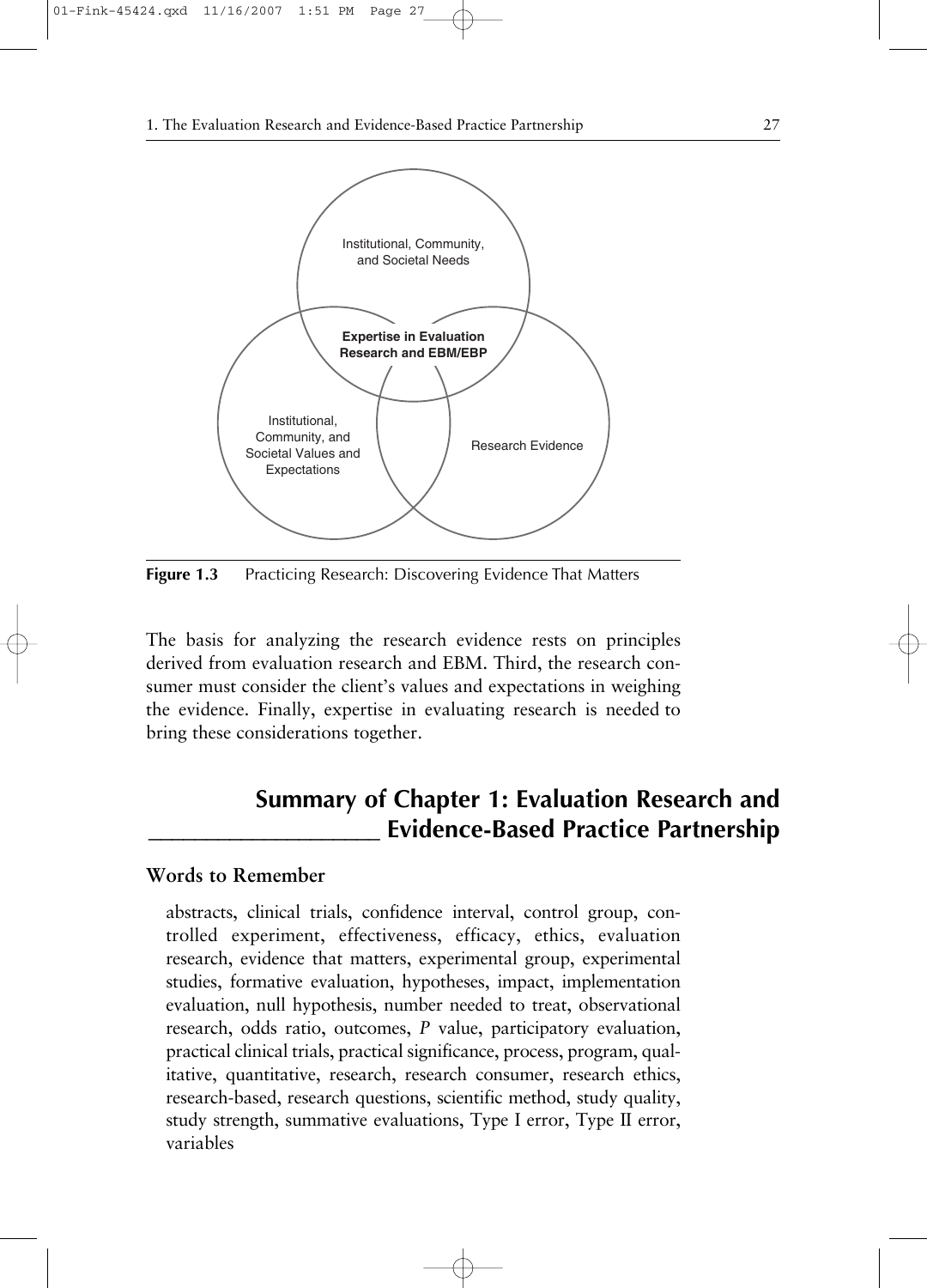**Evaluation research** is a systematic method of assessing the **process, outcomes**, **impact**, and **costs** of a **program** or **intervention.** Scientific evaluations produce the **best research evidence** about programs and new knowledge about social behavior. For research evidence to **matter**, it must be accurate and consistent with its users' values and expectations. **Evidence-based medicine (EBM)** and its siblings, **evidence-based health care** and **evidence-based practice (EBP)**, are exemplified by the integration of best research evidence, clinical expertise, and patient or client values in making clinical, programmatic, management, and policy decisions. Evaluation research and EBM overlap in their insistence on best evidence tempered by values and professional experience.

Evaluation researchers have expertise in analyzing the effectiveness and safety of programs to improve the public's health, education, and well-being and in working in organizational and political settings. EBM practitioners have developed explicit systems for locating and analyzing research findings and for grading their quality and strength. The **research consumer's** ability to obtain pertinent and reliable information that matters is strengthened by understanding and applying the methods and experiences that characterize both disciplines.

# **The Next Chapters**

The next chapters build on evaluation research and EBM principles to focus on methods of identifying effective and useable programs, grading the quality and rating the strength of evidence that supports effectiveness, summarizing the results, and finding out about the values and expectations of research consumers and other users.

**Chapter 2** discusses where to look for programs and how to ask the right questions.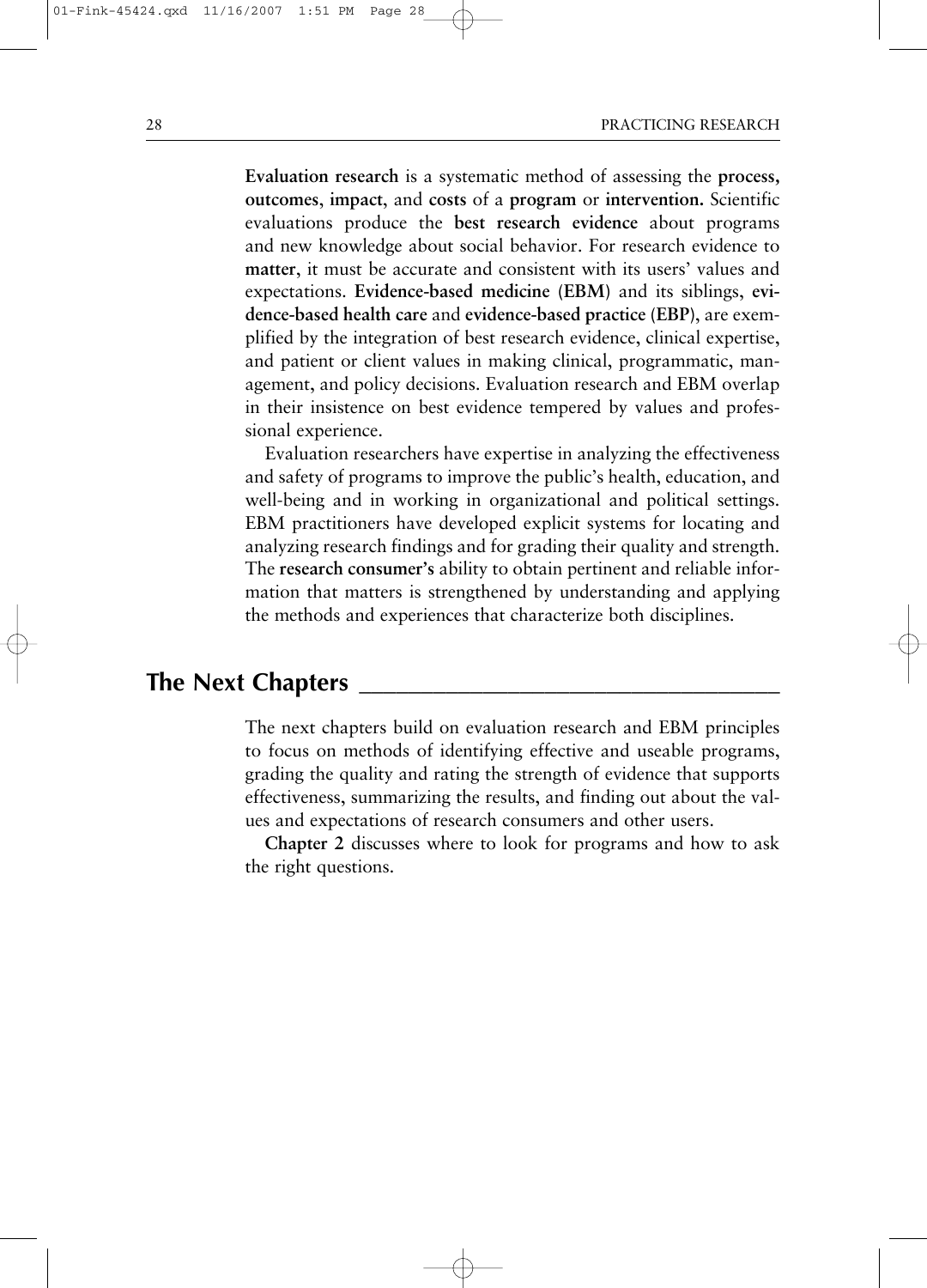

# **\_\_\_\_\_\_\_\_\_\_\_\_\_\_\_\_\_\_\_\_\_\_\_\_\_\_\_\_\_\_\_\_\_\_\_\_\_\_\_\_\_\_\_\_\_\_\_\_ Exercises**

- 1. Explain whether each of these is an evaluation study or not.
	- **a. Research Objective**: The purpose of the study was to evaluate a randomized culturally tailored intervention to prevent high-HIV-risk sexual behaviors for Latina women residing in urban areas.
	- **b. Research Objective**: To determine the efficacy of a spit tobacco (ST) intervention designed to promote ST cessation and discourage ST initiation among male high school baseball athletes.
	- **c. Research Objective:** To study drivers' exposure to distractions, unobtrusive video camera units were installed in the vehicles of 70 volunteer drivers over 1-week time periods.
- 2. Read the abstract of an evaluation of a home visiting program to prevent child abuse and neglect. Then answer the questions below.

### **Abstract: Preventing Abuse and Neglect of Children**

**Objectives:** To assess the impact of home visiting in preventing child abuse and neglect in the first 3 years of life in families identified as at risk of child abuse through population-based screening at the child's birth.

**Methods:** This experimental study focused on Hawaii Healthy Start Program (HSP) sites operated by three community-based agencies. From 11/1994 to 12/1995, 643 families were enrolled and randomly assigned to intervention and control groups. Child abuse and neglect were measured by observed and self-reported parenting behaviors, all hospitalizations for trauma and for conditions where hospitalization might have been avoided with adequate preventive care, maternal relinquishment of her role as primary caregiver, and substantiated CPS reports. Data were collected through annual maternal interviews (88% follow-up each year of all families with baseline interviews); observation of the home environment; and review of CPS, HSP, and pediatric medical records.

**Results:** HSP records rarely noted home visitor concern about possible abuse. The HSP and control groups were similar on most measures of

*(Continued)*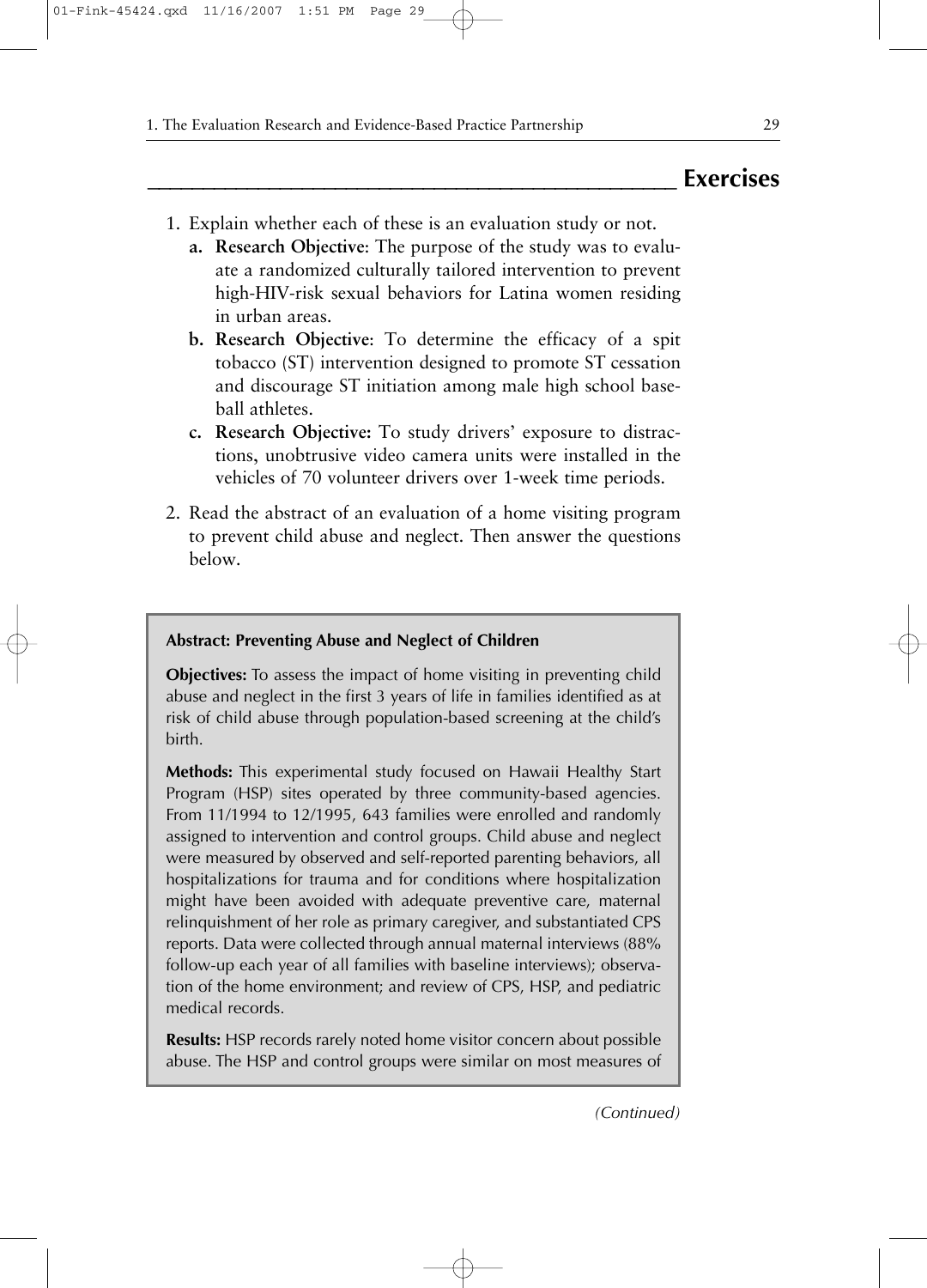(Continued)

maltreatment. HSP group mothers were less likely to use common corporal or verbal punishment (AOR=.59, p=.01), but this was attributable to one agency's reduction in threatening to spank the child. HSP group mothers reported less neglectful behavior (AOR=.72, .02), which related to a trend toward decreased maternal preoccupation with problems and to improved access to medical care for intervention families at one agency.

**Conclusions:** The program did not prevent child abuse or promote use of nonviolent discipline; it had a modest impact in preventing neglect. Possible targets for improved effectiveness include the program's implementation system and model.

SOURCE: Duggan, McFarlane, Fuddy, et al. (2004).

Now that you have read the abstract, do the following:

- a. Describe the intervention
- b. Name the main outcomes that were studied
- c. Formulate at least two hypotheses based on a reading of the study's objectives
- 3. Define at least 6 characteristics of evaluation research.
- 4. Define the main characteristics of EBM/EBP.
- 5. In what ways are evaluation research and EBM similar? In what ways are they different?
- 6. How does evaluation research differ from other social research?
- 7. How is evaluation research like other social research?
- 8. Explain how the research consumer combines methods from research and EBM/EBP.
- 9. Compare these four definitions of evaluation.
	- Evaluation research is a systematic method of assessing the process, outcomes, impact, and costs of a program or intervention. Scientific evaluations produce the best research evidence about programs and new knowledge about social behavior. For research evidence to matter, it must be accurate and helpful to the evaluation's users.
	- The key to a successful program or project is evaluation. Evaluation provides formative feedback that helps guide a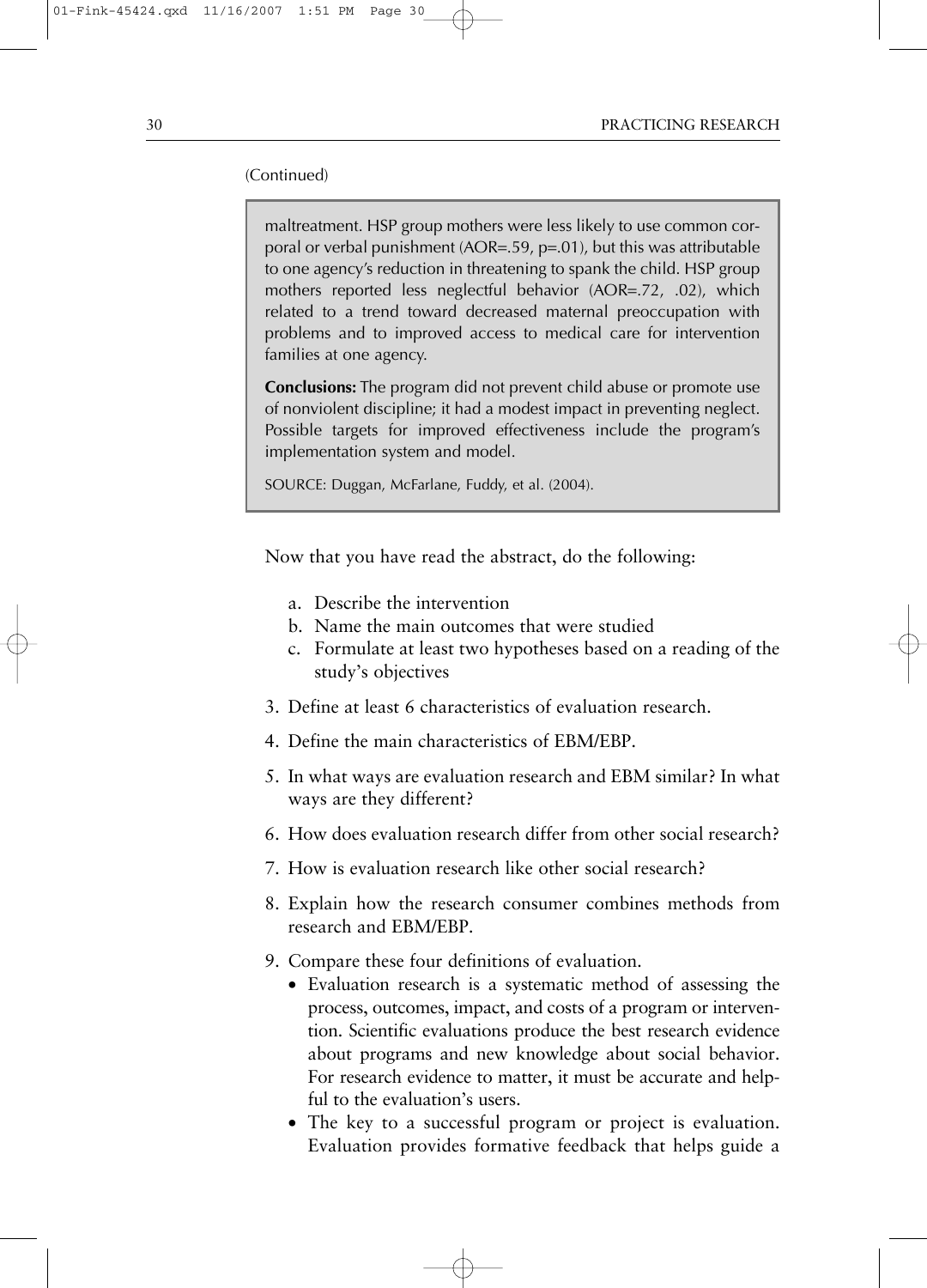

program as it is being implemented. It also provides summative data that clearly demonstrate that the program is accomplishing its stated goals and objectives. Without effective evaluation, the program staff may fail to document important impacts the program has on its participants. It may also fail to recognize how different components in the program are affecting the participants or participating institutions. In an era of limited resources for educational programs, those programs that can document their success in having an impact on their participants and in using resources efficiently will be at an advantage for ongoing funding. (American Physiological Association, 2002)

- The purpose of evaluation is to produce information about the performance of a program in achieving its objectives. In general, most evaluations are conducted to answer two fundamental questions: Is the program working as intended, and why is this the case? Research methods are applied to answer these questions and to increase the accuracy and objectivity of judgments about the program's success in reaching its objectives. (Grembowski, 2001)
- The generic goal of most evaluations is to provide "useful" feedback" to a variety of audiences including sponsors, donors, client-groups, administrators, staff, and other relevant constituencies. Most often, feedback is perceived as "useful" if it aids in decision-making. But the relationship between an evaluation and its impact is not a simple one—studies that seem critical sometimes fail to influence short-term decisions, and studies that initially seem to have no influence can have a delayed impact when more congenial conditions arise. Despite this, there is broad consensus that the major goal of evaluation should be to influence decision-making or policy formulation through the provision of empirically driven feedback. (Trochim, 2006)